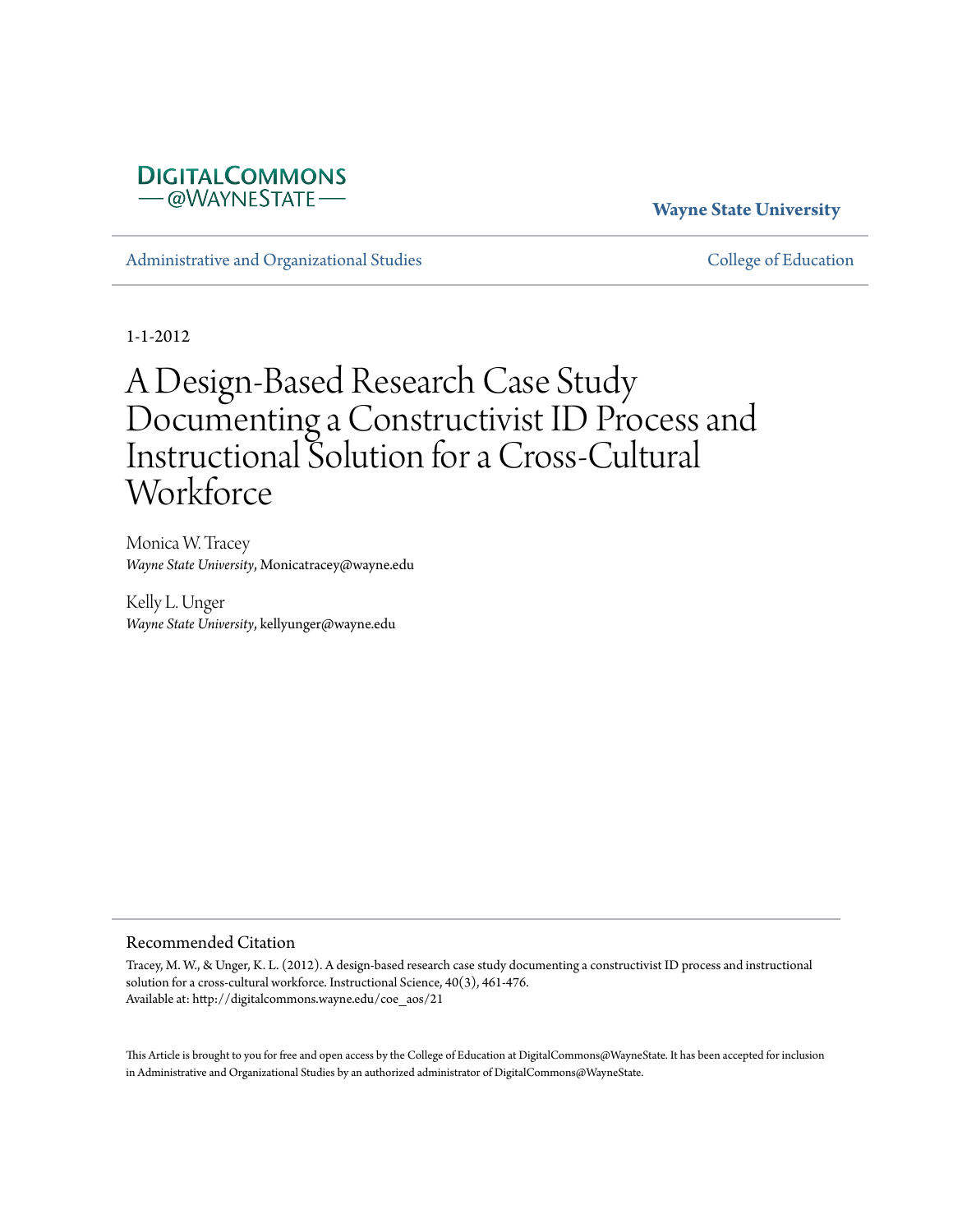# A Design-Based Research Case Study Documenting a Constructivist ID Process and Instructional Solution for a Cross-Cultural Workforce

Monica W. Tracey MonicaTracey@wayne.edu Phone: 313-577-1700 Wayne State University 383 Education Detroit, MI 48202

Kelly L. Unger KellyUnger@wayne.edu Phone: 717-649-8545 WSU College of Education IT Offices 3 South Education Detroit, MI 48202

# **Abstract**

As the need for instructing a globalized workforce increases, instructional designers must embrace the constraints and the opportunities these projects provide in order to move the field of cross-cultural instructional design (ID) forward. Cross-cultural projects offer multiple avenues for growth in ID practice, overcoming cultural barriers, and a venue to apply and test contemporary models, methodologies, and theories in ID. This design-based research case study employed a rapid prototyping methodology and the constructivist ID model, Layers of Negotiation, to collect critical cultural information for the design of this cross-cultural instruction. Instructional strategies deemed effective for instructing an unskilled workforce in Dubai, United Arab Emirates, included job aids, situated learning and apprenticeship principles consisting of modeling, coaching and scaffolding. Use of the constructivist ID model and instructional solution for a cross-cultural workforce for The Dubai Mall are presented. Evaluation results indicate the success of the instructional strategies varied dependent upon worker culture, and the sequential nature of the instructional strategies.

**Keywords**: Cross-cultural instructional design; Design-based research; Job aids; Apprenticeship principles; Constructivist ID model; Layers of Negotiation Model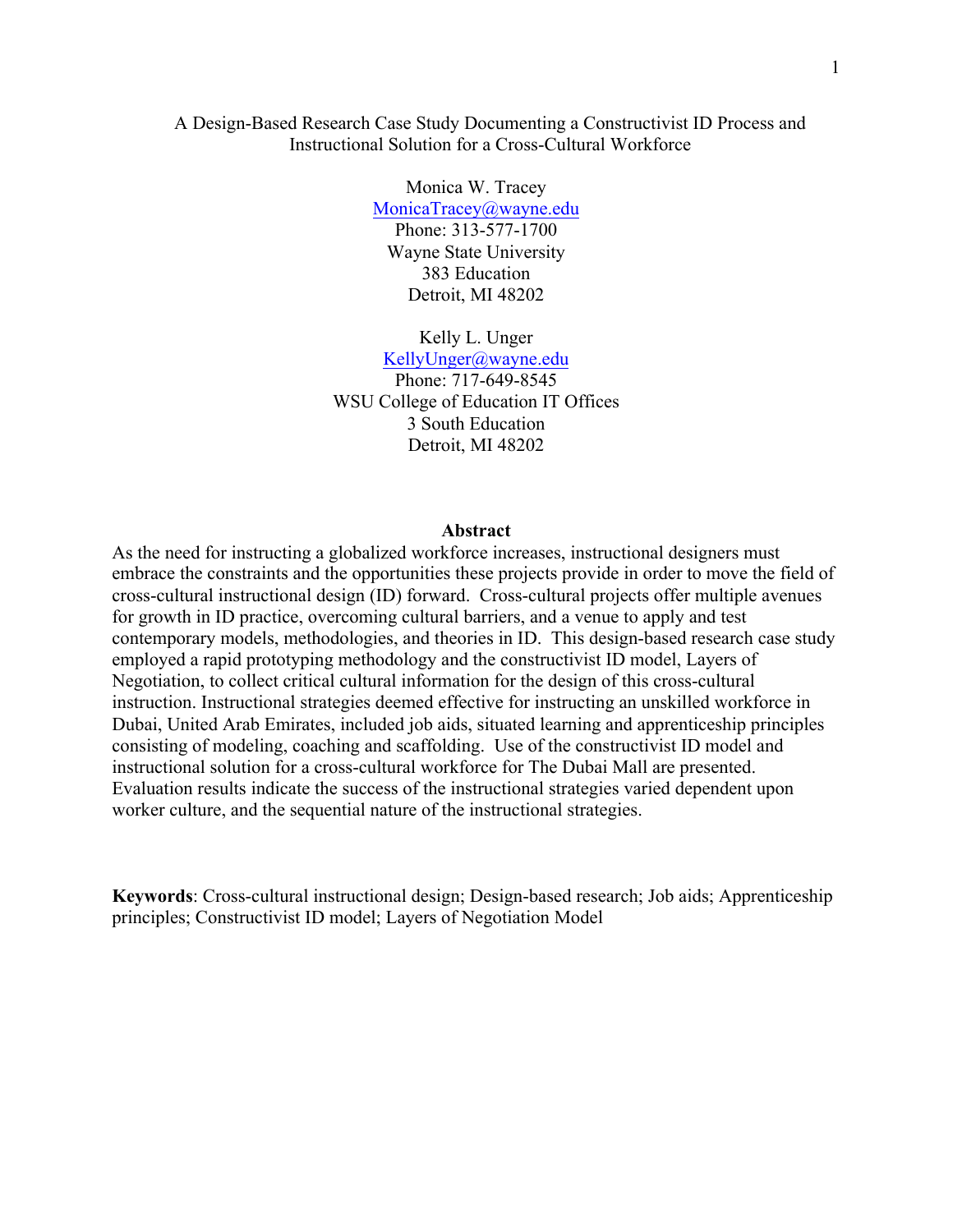#### **Background**

As the need for teaching members in global organizations increases, instructional designers are frequently tasked to design instruction for a cross-cultural workforce. Young (2008) states that, "the role of culture in Instructional Design (ID) has many meanings that inform learners and learning…. and these trends toward multiculturalism in ID should have designers rethinking what it means to integrate culture in design…" (p.7). Although the term culture has numerous meanings, in this case study culture is defined as language, religion, ethnicity, region of country, and gender of the worker. Designing instruction for a cross-cultural workforce often entails creating instruction for learners from cultures foreign to designers, requiring designers to quickly educate themselves on the cultural differences and the importance and impact these differences pose on the instructional design and delivery (Rogers, Graham, & Mayes, 2007). Often designers lack the time and resources to educate themselves on the culture of the learners. In response to this constraint, designers ought to utilize contemporary models, methodologies and strategies to engage learners and other stakeholders during the design and delivery of instructional materials. Designers creating instruction for cross-cultural learners should embrace the contextual constraints and the opportunities these projects provide.

The purpose of this design-based research case study was to document the cross-cultural iterative ID process and ID solution<sup>1</sup>, and to evaluate the results of this solution in training a cross-cultural workforce. The results of this case assist in moving the practice of using constructivist ID principles for designing cross-cultural instruction forward.

#### **Case Background**

 $<sup>1</sup>$  The ID processes and issues regarding this project have already been published and can be</sup> found at: http://scholarworks.iu.edu/journals/index.php/ijdl/article/view/845/909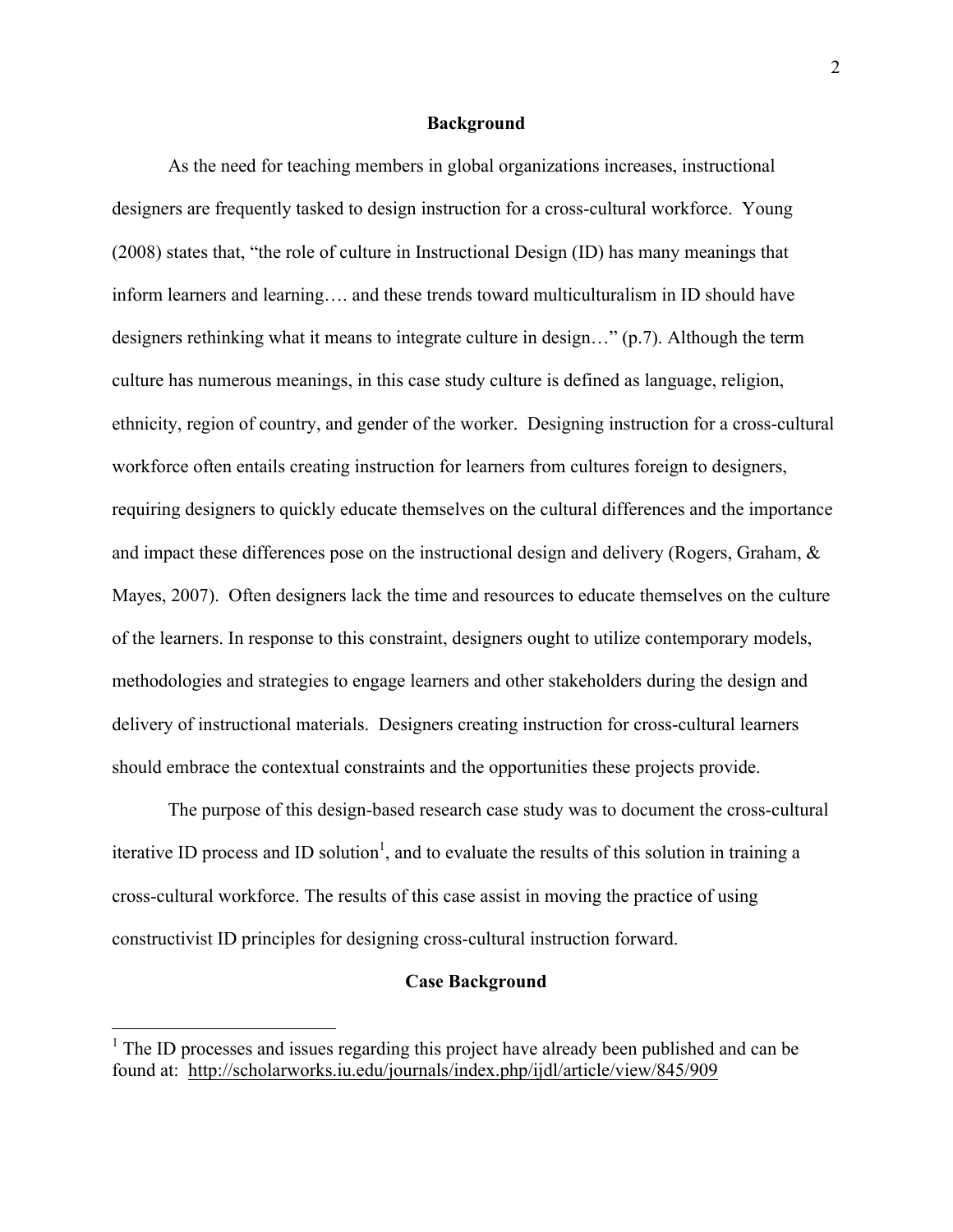A large international real estate development firm determined a need to ensure that one of their client's properties, The Dubai Mall (TDM) would be the cleanest mall in the world. This firm sought out a university-based instructional design (ID) team to design instruction for a cross-cultural workforce that would be tasked with cleaning this mall. The US based ID team, a US based cleaning company, and real estate representatives traveled to Dubai, United Arab Emirates (UAE) to meet with the client and conduct an initial needs assessment.

Initial assessment data indicated that TDM needed employee and supervisory staffing and training of just over 400 workers to effectively achieve the goal of being the cleanest mall in the world. This staff was recruited from countries including Bangladesh, India, Nepal, and the Philippines. The workers were considered *unskilled workers*. The mall environment lacked existing instructional materials, technology, and a performance review process. Furthermore, workers lacked knowledge of use of job materials, skills in performing the job procedures, and had an inability to read and speak a common language. In addition to the worker and environmental constraints, the instructional design team faced a severe seven week design and implementation time constraint due to the client's requisite of effective and efficient cleaning procedures and effective worker performance the day the mall opened. In order to increase the probability of knowledge to performance transfer, the ID team determined the training of the entire workforce must occur in the TDM work environment.

#### **Methodology**

Results from the initial needs assessment, the naturalistic nature of the project, the evergrowing importance of cross-cultural instruction in a constantly shifting globalized world, and the ID team's lead project manager/researcher role indicated this case was conducive for employing a design-based research case study.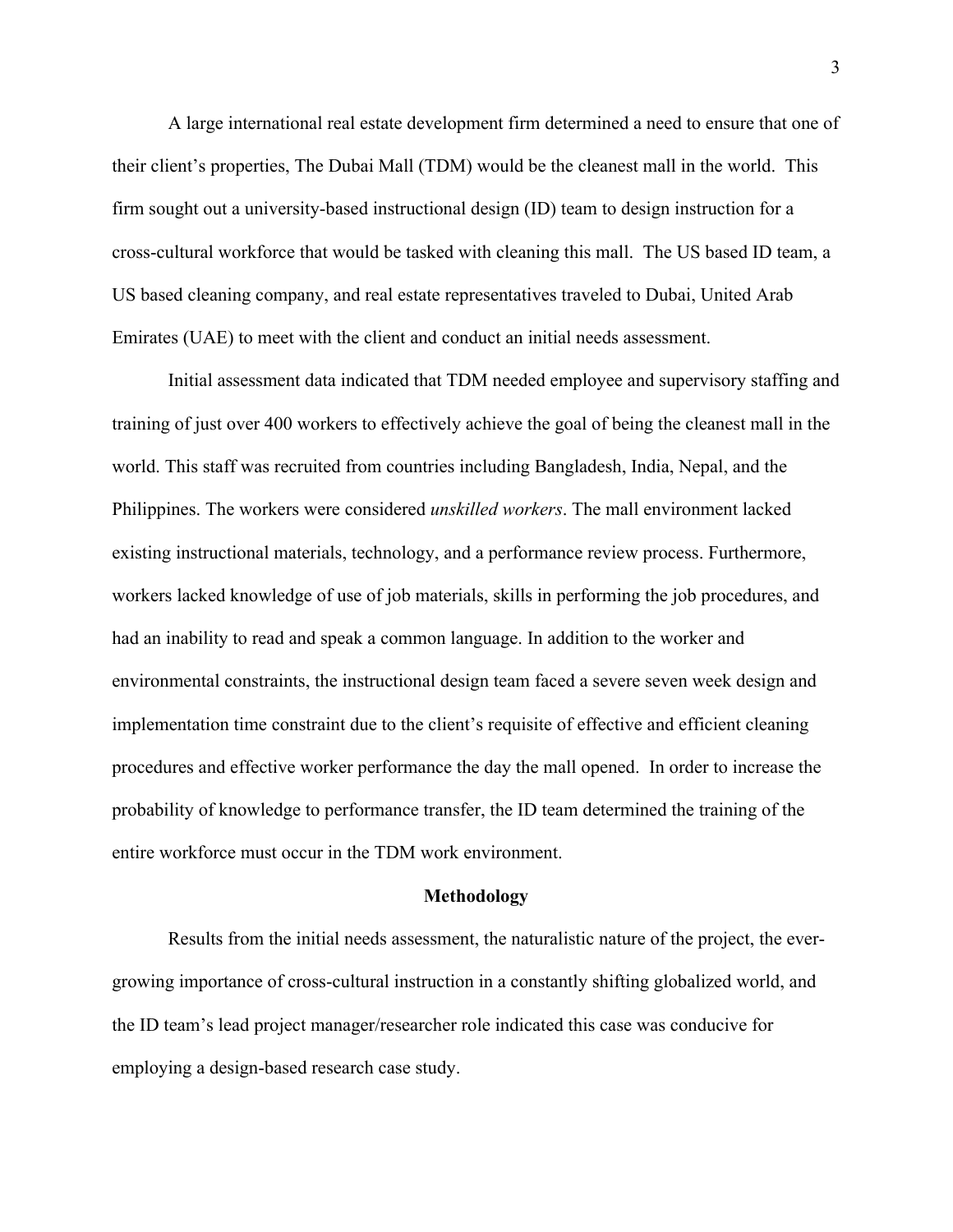#### **Design Process**

Due to the severe ID time constraints and complex nature of the project, the ID team needed constant access to all of the stakeholders in the project in an effort to produce instructionally accurate materials. This project, while critical in a cross cultural training environment, but common of ID projects with little budget and time, did not allow the necessary time to fully understand the learner or work environment, because expatriate workers had not yet arrived in Dubai, and the Mall construction was incomplete. In order to achieve access to stakeholders, the team submerged themselves in the contextual environment of the instructional location, The Dubai Mall (TDM) throughout the design, development and implementation process. The ID team arrived in Dubai and immediately connected with client stakeholders, the cleaning chemical and equipment companies, and TDM management staff to develop task lists for all of the equipment and cleaning procedures. The next step was to learn about the workers.

#### **Participants.**

Residents of the UAE make it one of the most diverse populations in the Middle East (Kaleel & Cattarossi, 2008), requiring training programs "to be tailored to the diverse makeup of the team, with several considerations for those of Muslim faith, since 96 percent of the population practices Islam" (p.20). Dubai has always been considered a merchant city, and for decades a major hub for boats heading to and from Persia, India, China, and Africa (Al-Sayegh, 1998). In the 1970's oil had been discovered and provided extreme wealth to Dubai's citizens, who began wanting more elaborate buildings and lifestyles, but did not want to do the manual labor. Today the workforce in the UAE is comprised of approximately 3.2 million foreign workers (AMEinfo, 2009). Many of these workers are unskilled and have had very little if any education. The workers for TDM came from small villages and had limited to no prerequisite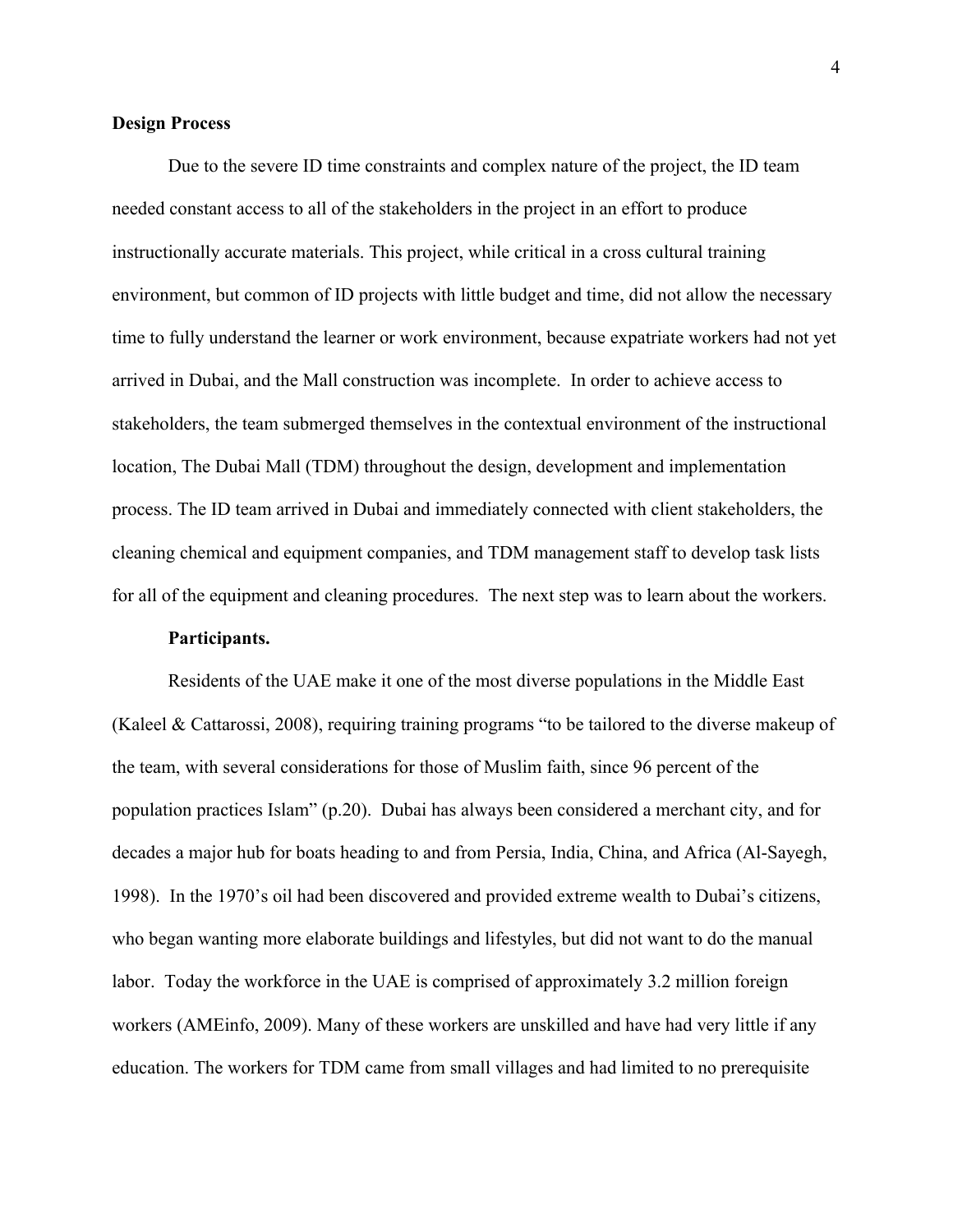knowledge of the materials and environment they were to clean. Analysis and observation of worker characteristics, previous experience, and identified job procedures, aided in determining what instructional strategies were needed in the design.

In order to implement a culturally sensitive customized instruction plan to increase worker skills, and reduce the language and cultural barriers, it was necessary to research the demographics of each workgroup. The workforce consisted of four cultures discussed in the following section: Bangladesh, India, Nepal, and Philippines.

The majority of the Bangladesh labor force work in agriculture (63%) and the service industry (26%) (US State Department, 2010). Although the major languages include Bangla and English the total adult literacy rate is 47.5%. The major religions of Bangladesh workers are Muslim  $(83\%)$  and Hindu  $(16\%)$ .

India's labor force is quite similar to that of Bangladesh, with most occupying employment in agriculture (60%) and service jobs (28%) (US State Department, 2010). India's major languages include Hindi, English, and sixteen other official languages with a total literacy rate of 61%. Major religions are Hindu (81.4%) and Muslim (12.4%).

The labor force in Nepal employs workers mostly in agriculture (71%) and the service industry (11%) (US State Department, 2010). Languages spoken in Nepal include, Nepali and over 100 other regional and indigenous languages, and have a total literacy rate of 49%. The major religions in this country are Hindu (81%) and Buddhist (11%).

Of the four cultures discussed, the Filipino labor force employs the highest percentage of its people in the service industry (51%) followed by agriculture (34%) (US State Department, 2010). The country's major languages are Filipino and English, with a 93.4% literacy rate. Roman Catholicism is the major religion practiced (80.9%). These cultures encompassed the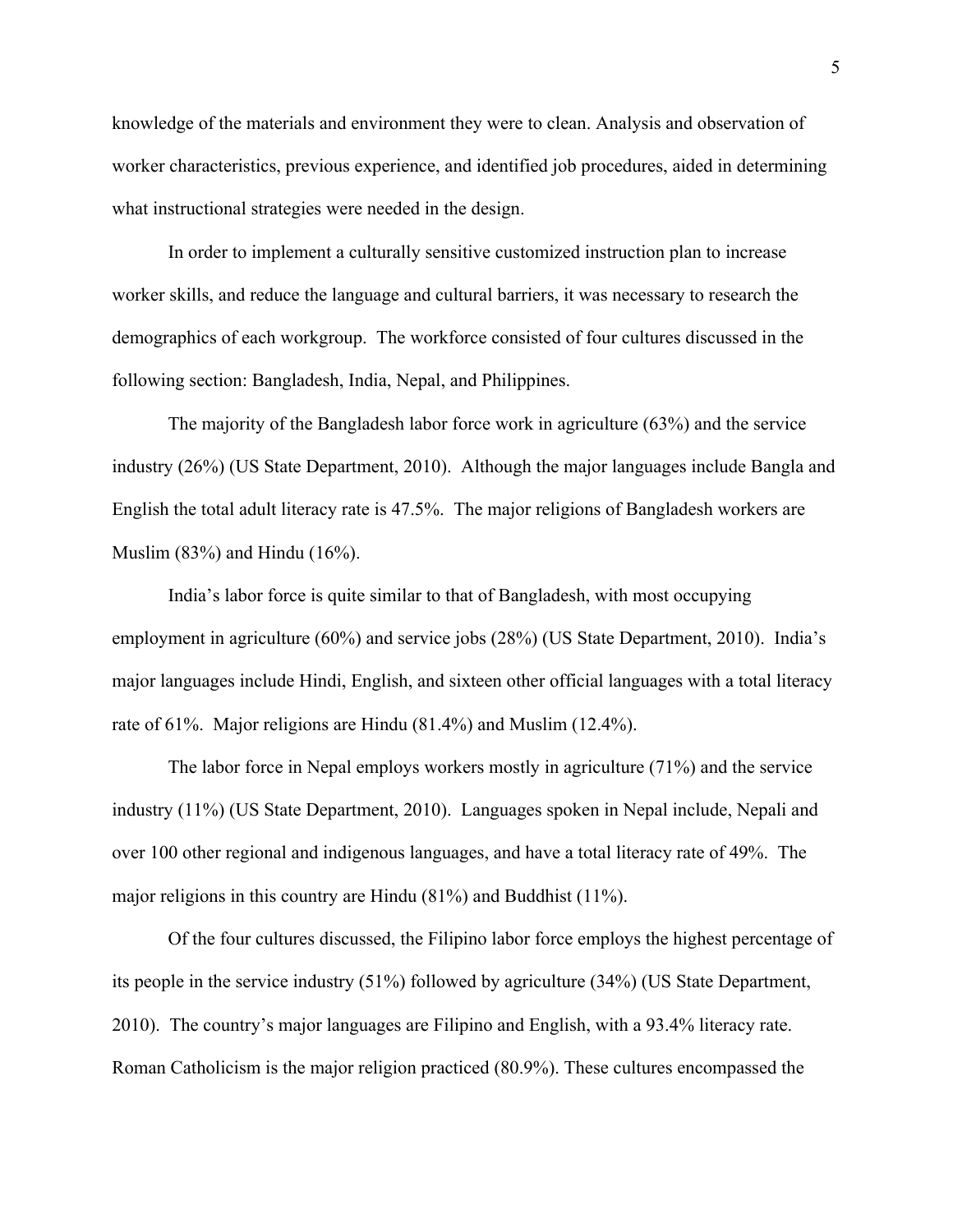unskilled labor force tasked with cleaning The Dubai Mall. In addition, supervisors of these workers were also predominantly from these four cultures.

#### **Methodological and theoretical foundations.**

The ID team researched ID and cultural competence applying guiding principles applicable to this design when possible. However, the premise of this study was to examine constructivist ID principles for designing cross-cultural instruction. Therefore, a rapid prototyping methodology and the constructivist ID principles of the Layers of Negotiation Model were the foundations framing this study.

*Rapid prototyping and Layers of Negotiation Model.* The ID team determined that in an effort to ensure success in this project while meeting client expectations, under the environmental, worker, and time constraints, they needed to employ the rapid prototyping methodology and the constructivist ID Layers of Negotiation Model (Cennamo, 2003). The Layers of Negotiation Model used for the design process, involves reflecting and examining information from multiple perspectives by all those involved in the design at multiple times during the design process (Richey, Klein & Tracey, 2011). Rapid prototyping is an ID methodology in which designers work with clients to quickly build a series of prototypes for instruction before committing to a single instructional approach for further development (Bichelmeyer, 2004). This methodology allowed for reduced development costs and time, decreased communication problems and produced the right system for the tasks (Tripp & Bichelmeyer, 1990).

Rogers et al. (2007) found three barriers designers have in their effort to design more culturally responsive instruction: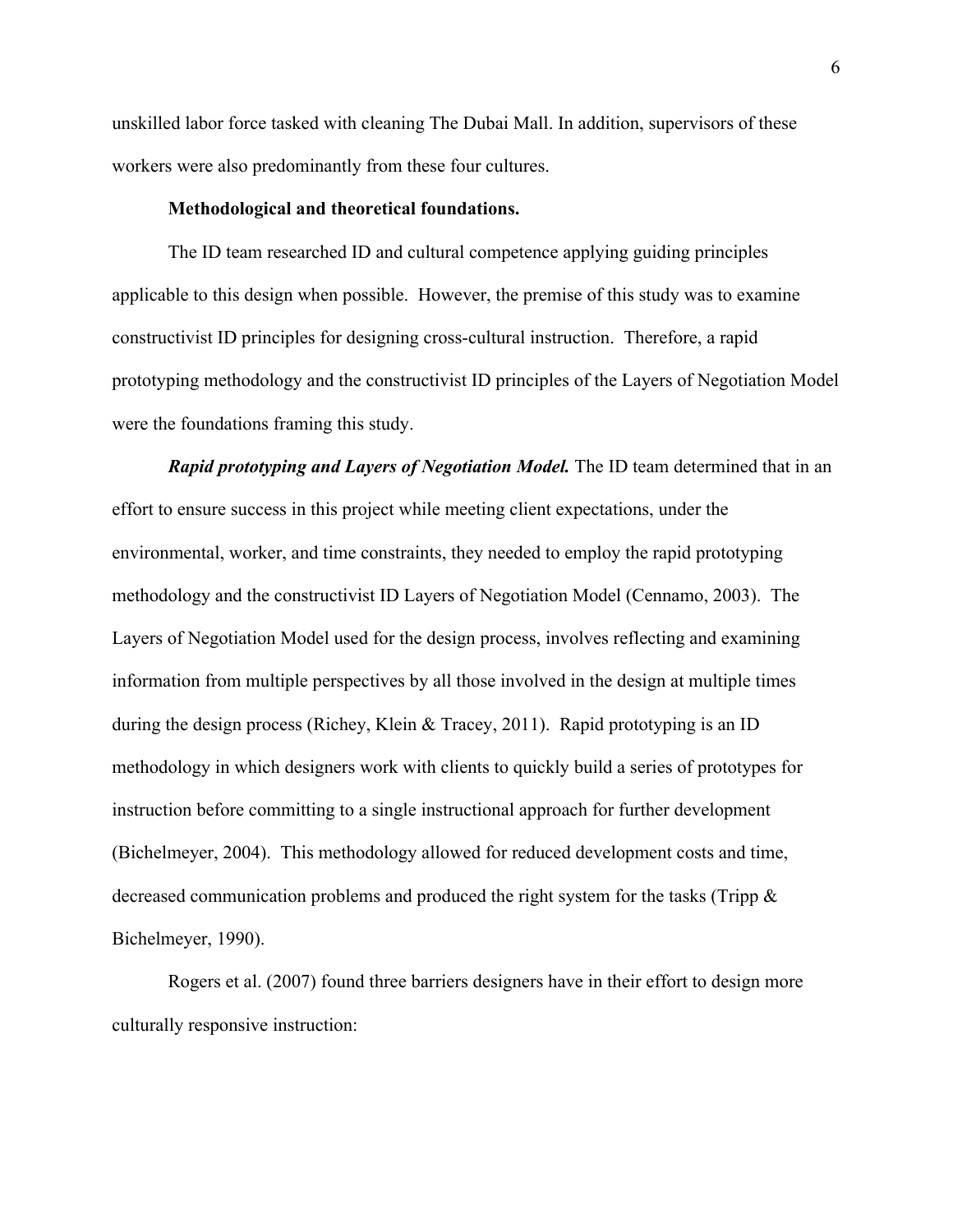(a) an over emphasis on content development as the center of practice and under emphasis on context and learner experience, (b) a relative lack of evaluation in real-world practice, and (c) the creation of less than ideal roles that instructional designers assume in the larger organizational structures involved (Rogers et al., pp.206 – 207).

To overcome these potential barriers the ID team worked in TDM offices during the design, development, pilot, and evaluation of the instructional materials. Immersing the ID team directly in the facility assisted the team in gaining a better understanding of the learner and contextual environment through daily access to all stakeholders including Mall management, supervisors, and workers. The ultimate goal was a successful mall opening and an ongoing clean mall, and due to the ongoing participation of all stakeholders throughout the design process, the ID team's role was understood and valued as an integral part of achieving that goal.

Terry (2007) when documenting a case study of motivating a multicultural workforce identified certain ways to approach workers who do not have English as their primary language, as was the case with this project. These include awareness of communication barriers, building trust with the workers, and an understanding of how different cultures view leadership and decision making. The immersion and collaboration with the design team and the executive stakeholders created trust with the stakeholders and the ID team. These stakeholders provided iterative feedback during the design of the instructional materials and instructional strategies which attempted to address worker communication barriers while building worker trust and respecting the worker's view of leadership.

The significant cultural differences between the workers and what they brought to the learning experience, along with environmental and time constraints impacted the approach of the design. It required ongoing input from content and cultural subject matter experts, workers,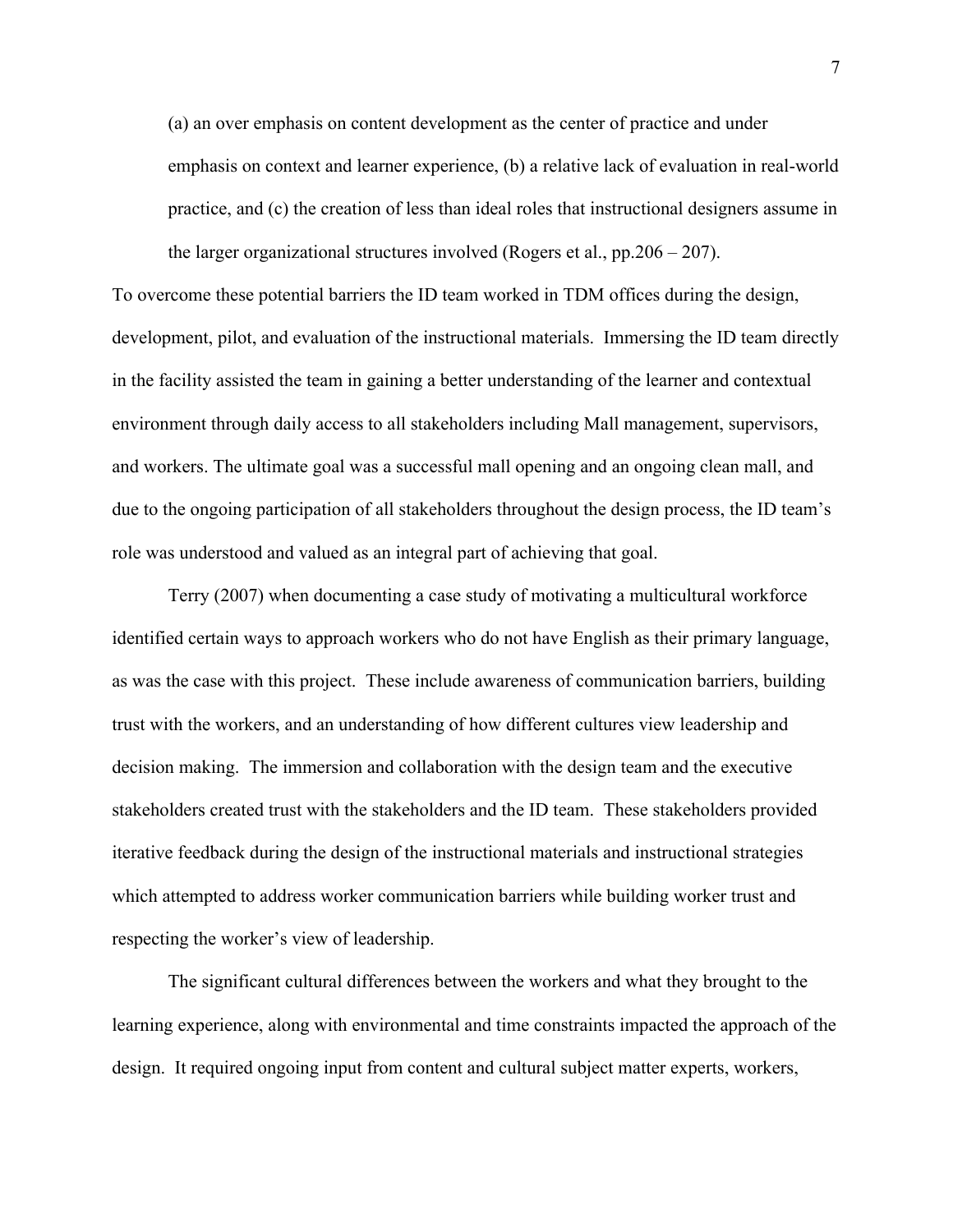supervisors, and stakeholders throughout the process. This input assisted in an efficient and thorough process of collecting necessary worker cultural data that was not possible during a traditional needs assessment. Upon arrival in Dubai, The ID team implemented the Layers of Negotiation Model, a constructivist ID model that employs all stakeholders in a project and focuses on the process of knowledge construction using reflection, the examination of information multiple times for multiple purposes, and the social negotiation of shared meanings (Cenamo, 2003). One output of implementing this model was daily update stakeholder gatherings. These meetings provided a venue for all stakeholders to make instant decisions and revisions of process, product and instructional materials. During one gathering for example, the cleaning subject matter expert chose a mop to clean common surface areas. The ID team initiated initial design procedures to train workers to use this mop. During the following day's gathering, the cleaning material supplier informed the stakeholders the mop could not be shipped to the UAE, thus altering the materials and the instruction. As the project unfolded, the design team and researcher were in a unique situation to participate in and document the complex issue of designing this cross-cultural project. Due to the numerous project constraints, the Layers of Negotiation Model provided the framework necessary to require participatory design by all involved in the project (Cennamo, 2003).

*Design-based research.* Incorporating the rapid prototyping methodology and the Layers of Negotiation Model permitted iterative cycles of design and observation while creating instructional materials (Statwicz & Stevens, 2008), that would impact both the local needs of TDM, as well as test the application of applying constructivist ID principles. The focus of design-based research is on studying design in practice (Barab & Squire, 2004). This case tested the application of theoretical constructivist ID principles placing the researcher, also the lead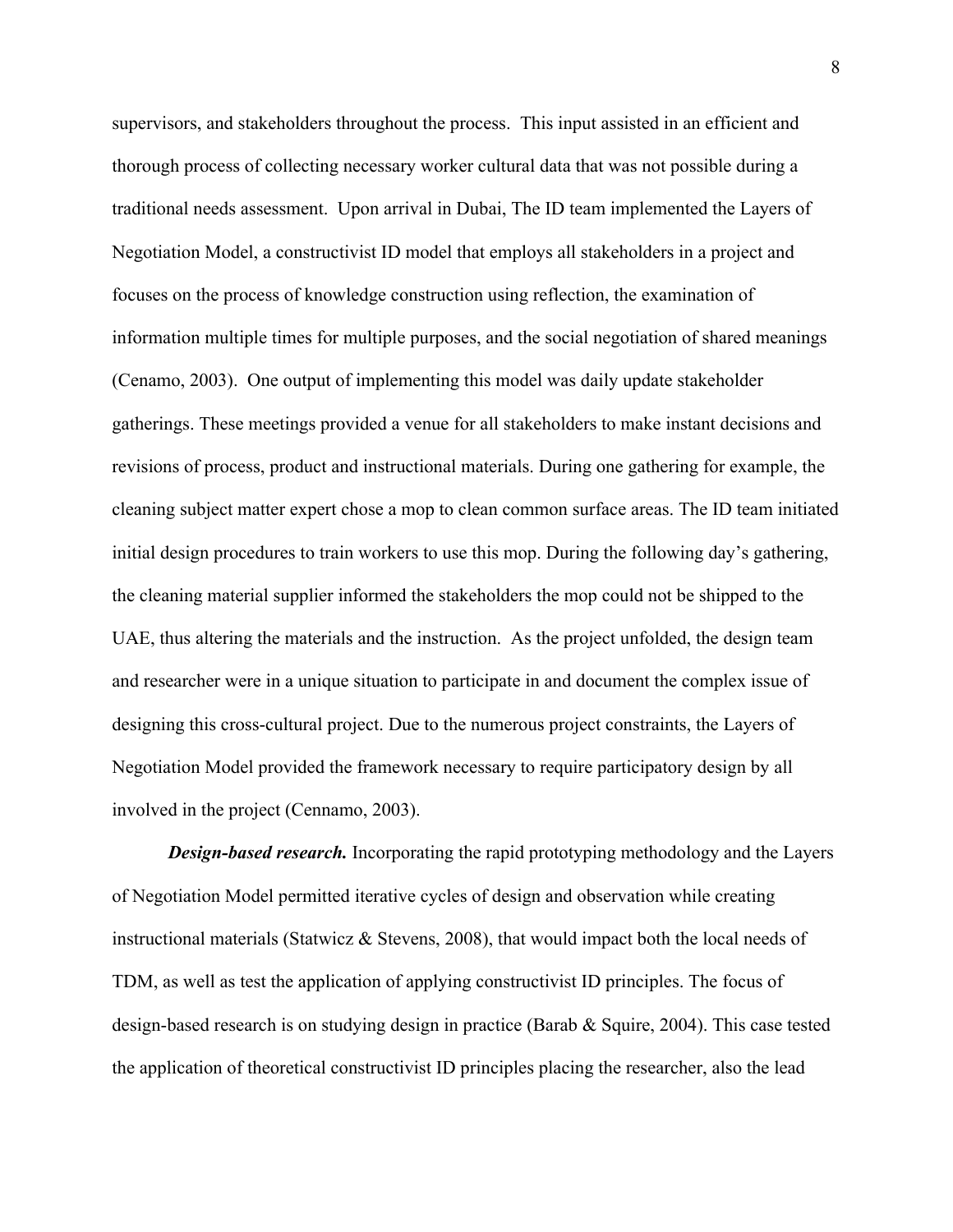project manager, in the role of an applied researcher whose goal was "to directly impact practice while advancing theory that will be of use to others" (Barab & Squire, 2004, p.8). Wang and Hannafin (2005) describe the researcher's role in design-based research as one where "researchers manage research processes in collaboration with participants, design and implement interventions systematically to refine and improve initial designs, and ultimately seek to advance both pragmatic and theoretical aims affecting practice" (p.6). Immersing the ID team in the environment and working collaboratively with all stakeholders provided the researcher/lead project manager access to improve the design of instruction, and apply constructivist ID principles that affected cross-cultural ID practice.

# **Culture and a cultural subject matter expert.**

Webster (1998) defines culture as "the customary beliefs, social forms, and material traits of a racial, religious, or social group" (p.282). For this case, culture is defined as language, religion, ethnicity, region of country, and gender of TDM workers. Understanding the environmental culture as well as the cultures of the workers was critical to the successful design of the instruction. Designers bring preconceived design notions to each project, so the initial analysis was approached with an instructional designer who was also a cultural expert from the Middle East. His presence and expertise in the initial phase of this design-based research project was critical as it shortened the design team's learning curve and assisted in making informed design decisions for this diverse population, under the project's time constraints. The cultural expert assisted in explaining the assumptions the design team could and could not make regarding the learners and the instructional materials. One example was in the use of symbols in the instructional materials. Symbols are used and interpreted differently in different cultures. The cultural expert informed the team of what symbols could be used and how each would be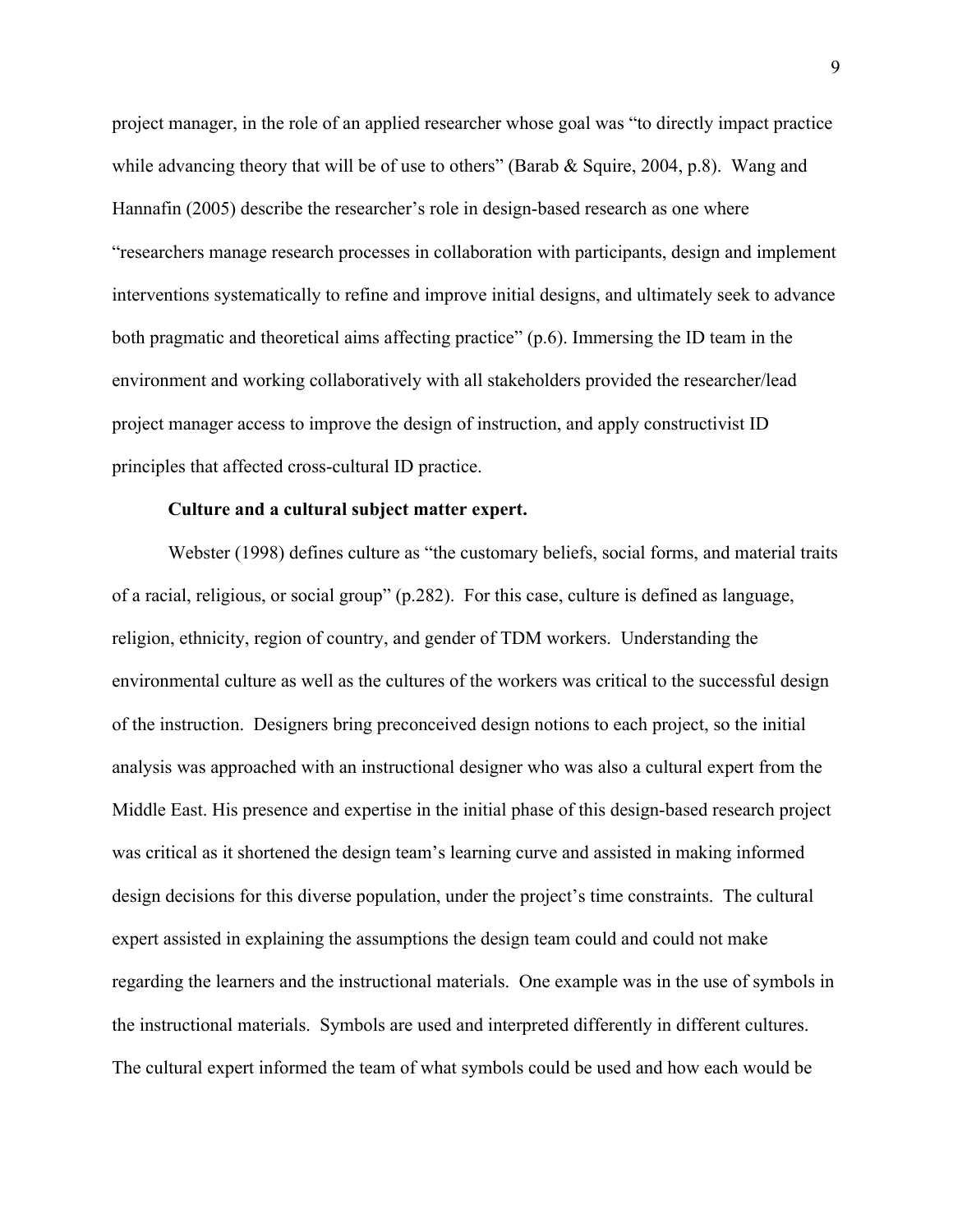interpreted. Due to Islamic beliefs for example, it is inappropriate to use a graphic of the full body, therefore only the hands were used to illustrate cleaning tasks.

# **The Design Solution**

Results of the initial needs assessment, immersion by the ID team in the mall environment, implementation of rapid prototyping and the Layers of Negotiation Model, provided the team direction in the initial design solution of a standardized cleaning system and a cross-cultural customized instructional program. The ID team needed to provide cross-cultural customized instruction that utilized concrete terms, simple language, familiar shapes, and colors. The ID solution included instructional materials that employed a combination of job aids and apprenticeship principles.

## **The design and implementation of instructional strategies.**

The job of the ID team was to design training to teach a cross-cultural and unskilled workforce a systematic process to clean the mall using supplies many of the workers had never seen or used. Instructional materials needed to be developed in order for workers to learn and correctly perform all job functions. It was also necessary that the materials were designed for supervisors to fully understand every process in order to replicate and reinforce instruction after the ID team completed the project and left Dubai.

*Use of job aids***.** DeBry (2002), when studying seven different global companies, found job aids to be one form global companies were using in designing instructional materials and distributing them to their employees. Job aids were selected as an instructional strategy in order to overcome the language and cultural barriers, and to assist the worker in completing the procedures while on the job.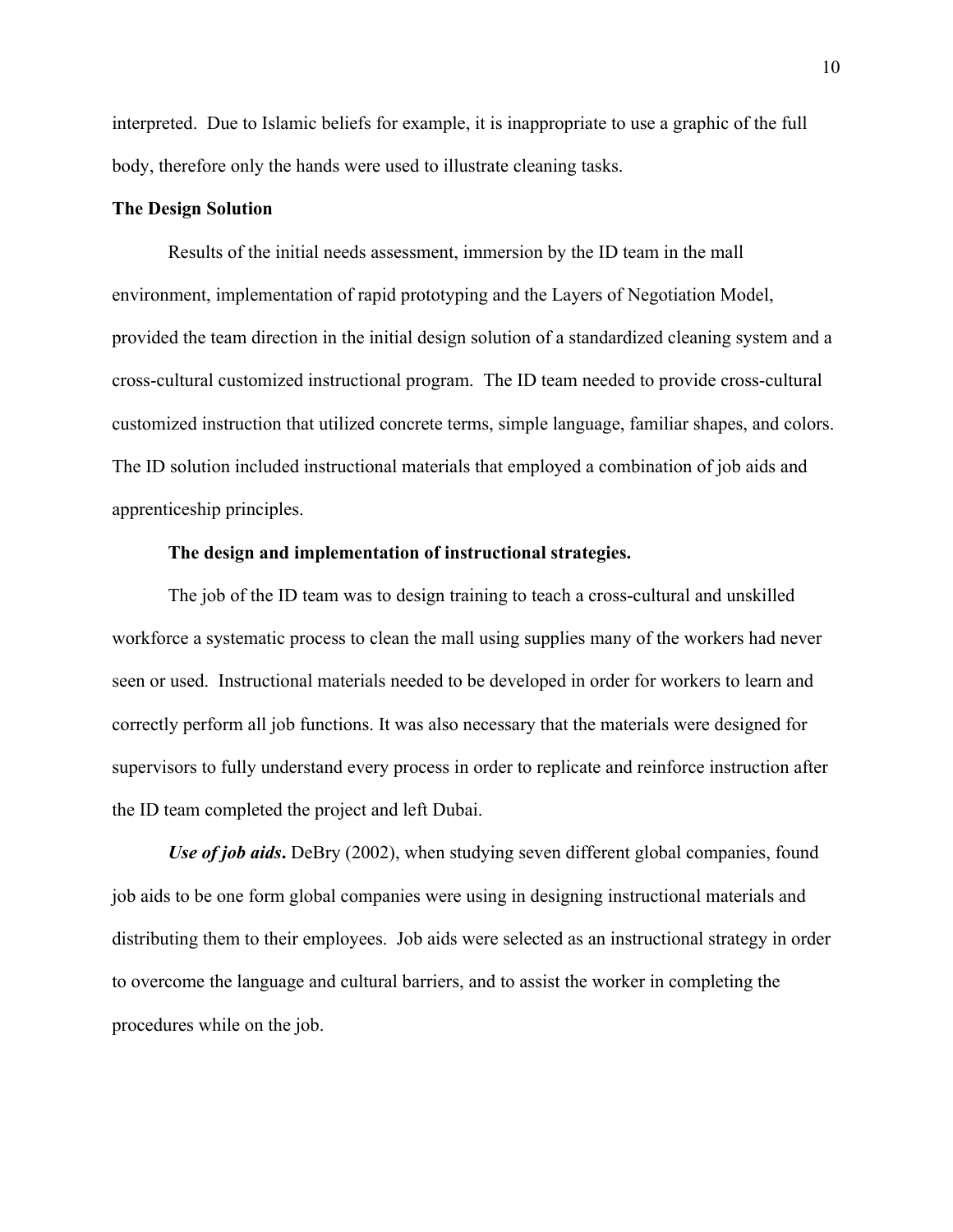Using ID principles, the instructional solution consisted of detailed customized instruction that eliminated the language barrier. The first step in designing the job aids was to work with the cleaning subject matter experts to document the thirteen job procedures. Once the procedures were documented, the ID team created a number of job aid prototypes utilizing a combination of color, symbol and graphic representation of each procedure as it needed to be performed. At this stage of the design process, through incorporating feedback from all stakeholders, the ID team was able to quickly modify the job aids. For example, as the engineers from the cleaning company made path changes in the cleaning process, these path changes affected the steps in the instruction, which ultimately altered the graphics in the job aids. The job aids were also used to assist in achieving an additional organizational goal; that all workers eventually learn the English language. When incorporating written instruction in the job aids, the words were depicted in English and then translated into Hindi, pulling the workers' previous knowledge of Hindi words, using pictures, colors, and symbols to describe the job procedures, and then supplied them with the English words (See Figure 1).

> Insert Figure1 about here  $\mathcal{L}_\text{max}$  , where  $\mathcal{L}_\text{max}$  , we have the set of  $\mathcal{L}_\text{max}$

 $\mathcal{L}_\text{max}$  , where  $\mathcal{L}_\text{max}$  , we have the set of  $\mathcal{L}_\text{max}$ 

This form of instruction served a multiple purpose: it instructed how to perform cleaning tasks, while introducing the worker to the English language. The goal was to use this approach to build worker confidence to interact with supervisors and over time help reduce the language barriers. The instructional process was designed in that after the initial implementation of the instruction to the workers by the ID team, the supervisors would use the detailed job aids to continuously train the workers.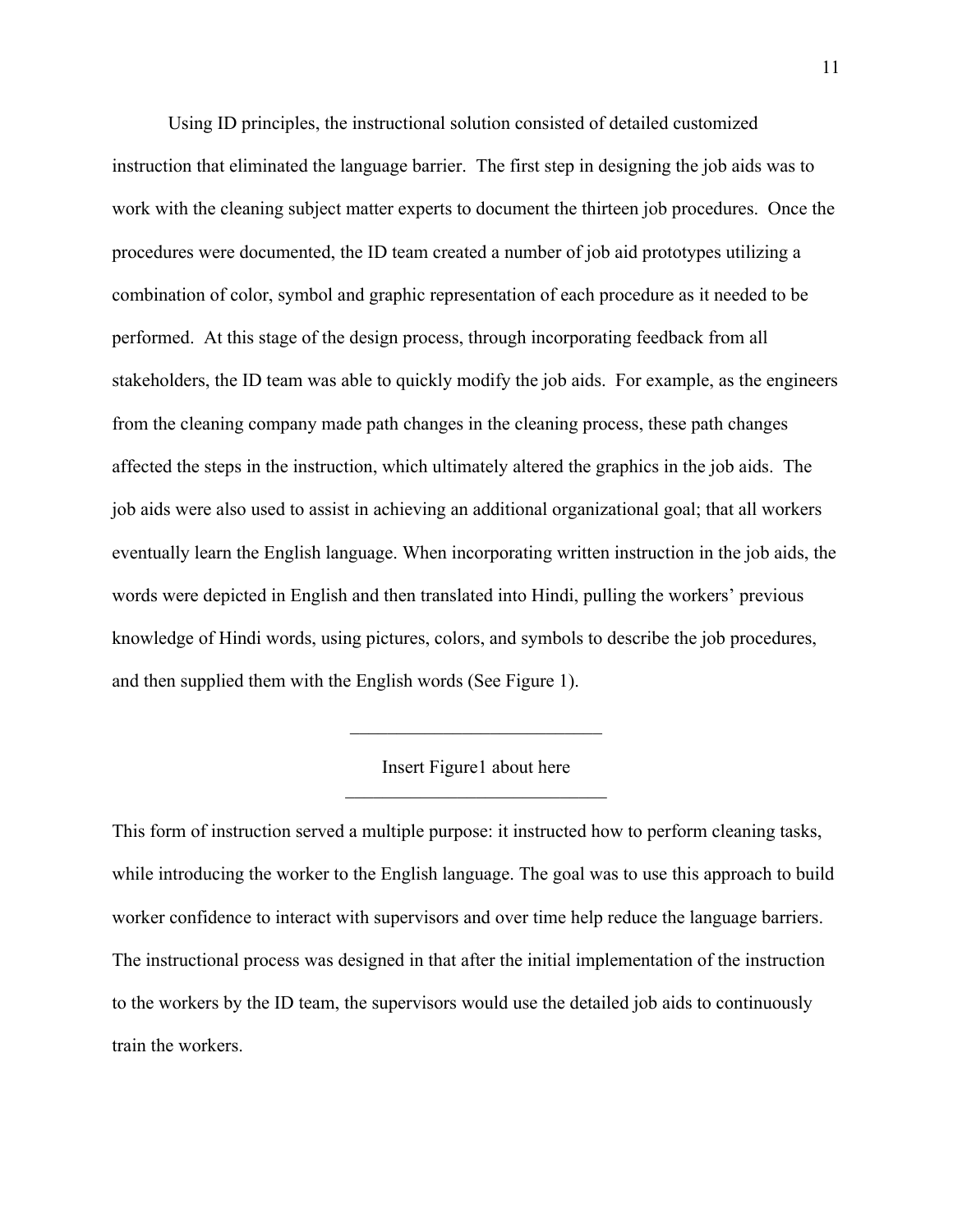Each job procedure was comprised of sub-tasks. The designers created the job aids to assist in visually illustrating the step-by-step sub-tasks workers needed to perform in order to complete the entire job procedure. The workers needed instructor modeling of each sub-task and direction on how to use the job aids. The majority of the workers were unfamiliar with general cleaning and the mall environment was alien. Due to the lack of knowledge, use of the English language, and lack of skill, the ID team determined the best approach to training was one that demonstrated desired behavioral performance of the job procedures and utilized the job aid.

*Situated learning and apprenticeship principles***.** The instructional materials were designed to be delivered in three cycles to the workers in the mall environment where workers could actively learn and perform the procedures they would be required to employ. Workers learning by doing and interacting with the job procedures in the mall environment is an example of situated learning (Brown, Collins, & Duguid, 1989), founded on the belief that this approach promotes higher transfer of skills than traditional information-dissemination training (Dennen, 2003). The instructional designers also used apprenticeship principles, often found in cognitive apprenticeships including, modeling, explanation, coaching, and scaffolding (Jonassen, 1999; Enkenberg, 2001; & Dennen, 2003). A typical apprenticeship approach includes an expert working with a novice, and as the novice gains more experience of the specific task or process the expert fades, scaffolds, or slowly withdraws from the process so the novice can complete the task or process on their own (Brown et al., 1989; Dennen, 2003). This training was designed for the first instructional cycle to include one facilitator demonstrating (model) each sub-task for each job procedure while another simultaneously stated (explained) the sub-task while showing the worker the job aid. The worker actively followed the two facilitators by completing the subtasks as they were modeled. Modeling, in this case, is a form of behavioral modeling, and is one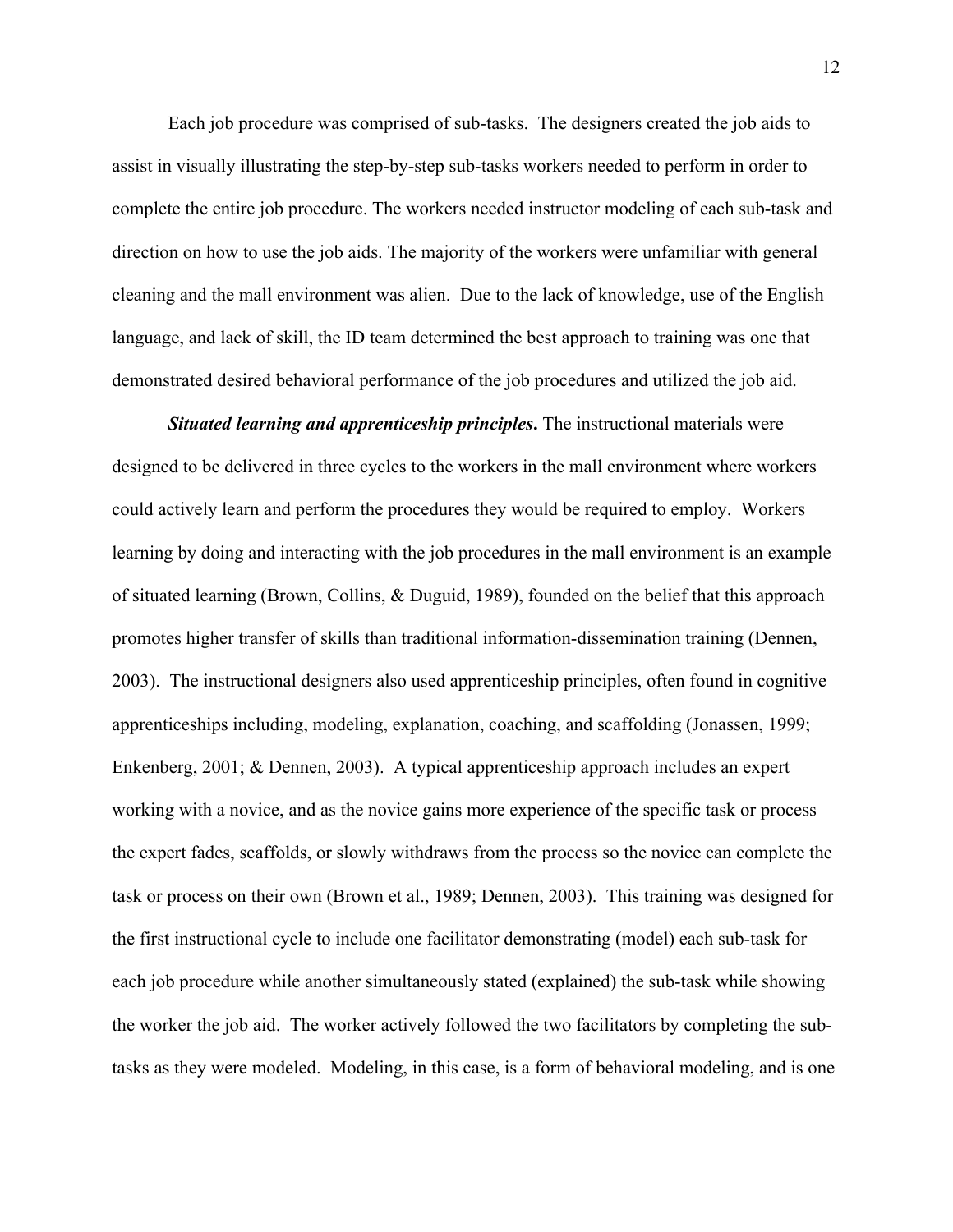of the most effective ways to train psychomotor skills because of the workers active imitation of the performed task (Dennen, 2003).

The second cycle of instruction which occurred immediately after the first, included workers performing the job procedures on their own without the use of the facilitator modeling; the facilitators' transitioned to the role of observer and the worker relied on the use of the job aid alone for completing each task. The traditional apprenticeship model, which typically has the expert slowly withdrawing from the instructional process, was modified in this case due to time constraints.

By combining these two instructional strategies, the use of job aids and basic principles of apprenticeship, the intent was to have workers completing their job procedures completely from memory during the third cycle of instruction. Williamson states "Using an apprenticeship system, which involves learning-and teaching-by doing, are often the most efficient means of communication" (as cited in Carayannis & Jorge, 1998, p.385). The apprenticeship principles provided a strategy for designing the initial instruction, and created an environment to easily incorporate another principle, coaching. Coaching involves the long-term monitoring of a novice performance by an expert who can provide motivational prompts (Jonassen, 1999) and guidance for assisting the novice when necessary (Enkenberg, 2001). The ID team incorporated the coaching principle for the supervisors to use with the workers after the initial instruction.

#### **Data Collection and Analysis**

Six instructional facilitators (2 men and 4 women) were recruited from the United States to implement the apprenticeship approach. They were selected based on their expertise in facilitation of instruction including demonstrating tasks and modeling correct performance of on the job skills. Prior to traveling to the UAE, the facilitators successfully completed a one week

13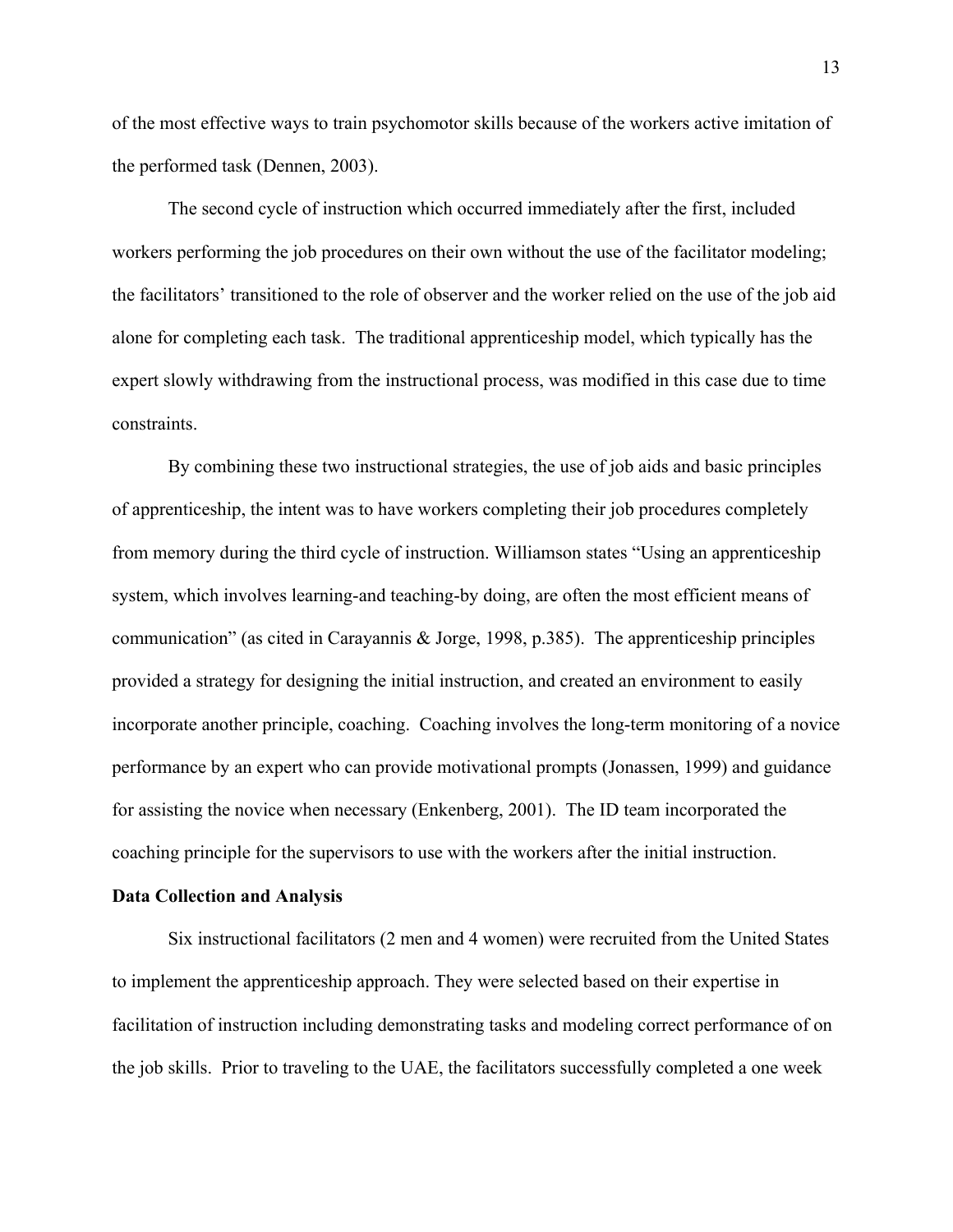concentrated instructional course on systems cleaning, and very quickly became knowledgeable of cleaning tasks. Another component to assist the facilitators was the presence of two cleaning SMEs in the instructional environment who observed and provided continuous feedback to the facilitators after the delivery of each instructional event. Although time constraints hindered the possibility of the facilitators becoming cultural experts, each were required to study cultural information packets provided prior to their arrival in Dubai.

The facilitators delivered the instruction to 40 supervisors and 375 cleaning workers during a three week timeframe. Thirteen total teams were staffed to populate the Mall cleaning system. This posed an additional constraint as the teams were not formed based on cultural similarities rather based on the needs to operate the cleaning system. Therefore the direct supervisors, who simultaneously cleaned and directed the unskilled workers, may or may not have come from the same four countries as the workers. The supervisors had varying degrees of literacy and command of the language providing additional rationale to remove verbal language as much as possible in the instruction. Direct supervisors and unskilled workers were aligned by gender although most workers were men, with the exception of women teams created to clean the Mall's women's washrooms and abolition rooms.

The team of facilitators ultimately trained and evaluated employees on thirteen procedures. Evaluation sheets were developed for each of the thirteen procedures, and were color-coded to coincide with the job aids for each procedure (See Figure 2).

> Insert Figure2 about here  $\mathcal{L}_\text{max}$  , where  $\mathcal{L}_\text{max}$  , we have the set of  $\mathcal{L}_\text{max}$

> $\mathcal{L}_\text{max}$  , where  $\mathcal{L}_\text{max}$  , we have the set of  $\mathcal{L}_\text{max}$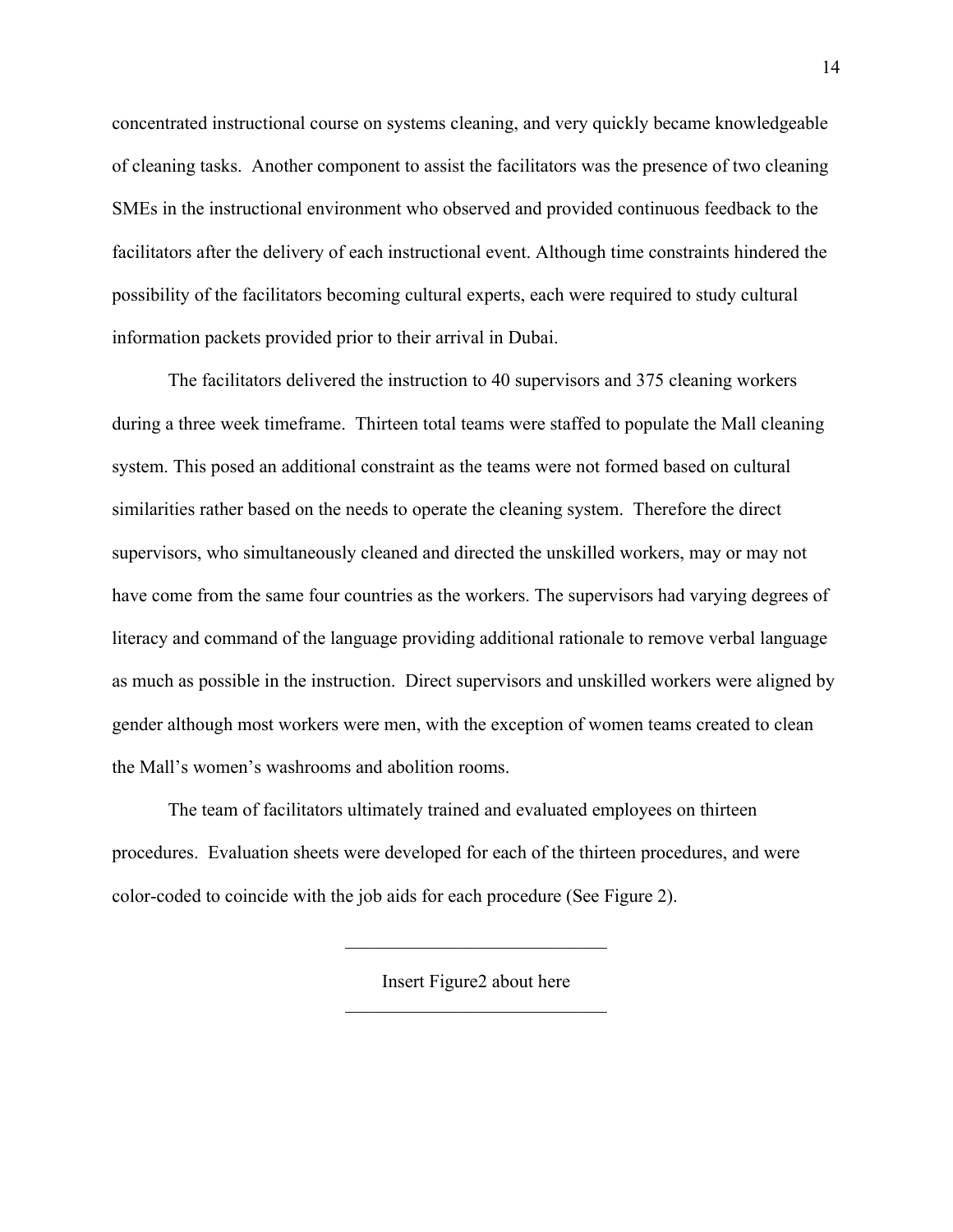The evaluation sheets were designed to allow facilitators the opportunity to evaluate the workers performing the tasks during the three different cycles while: (1) facilitators modeled and explained each sub-task with the job procedures as the worker performed the task with the use of job aids, (2) worker performed tasks with job aids only, and (3) worker performed the sub-tasks from memory without any assistance. The facilitator marked Yes or No to indicate whether or not the worker was able to complete the task during each of the three attempts. Facilitators could also mark language, equipment, supplies, learning path, and other, as issues for hindering successful completion of each sub-task.

The evaluation sheets were completed on the job site by hand using pen and pencil while the workers performed the sub-tasks. Evaluations were collected and grouped together by the thirteen job procedures, and then compiled into a digital spreadsheet. Since each procedure had a different number of sub-tasks, each sub-task had to be entered for each of the three cycles in order to determine which instructional strategy proved to be most successful. Due to the varying number of sub-tasks (ranging from 24-166, with an average of 64) within each job procedure, the first step was to calculate the total number of tasks completed by each participant and then calculate the relative achievement score (% passed dependant on the number of tasks performed). This data was then placed into SPSS to analyze which instructional strategy; modeling with job aid, job aid only, or from memory demonstrated the most significance.

Rater agreement coefficient was not computed because there was no variation, or underlying continuum, between the instructors evaluation of each sub-task. The response to the workers performance could only be Yes or No identifying if the worker completed the sub-task or not. Both responses in this case were dichotomous and running these tests is typically only necessary when one variable is dichotomous, not both (Fields, 2005).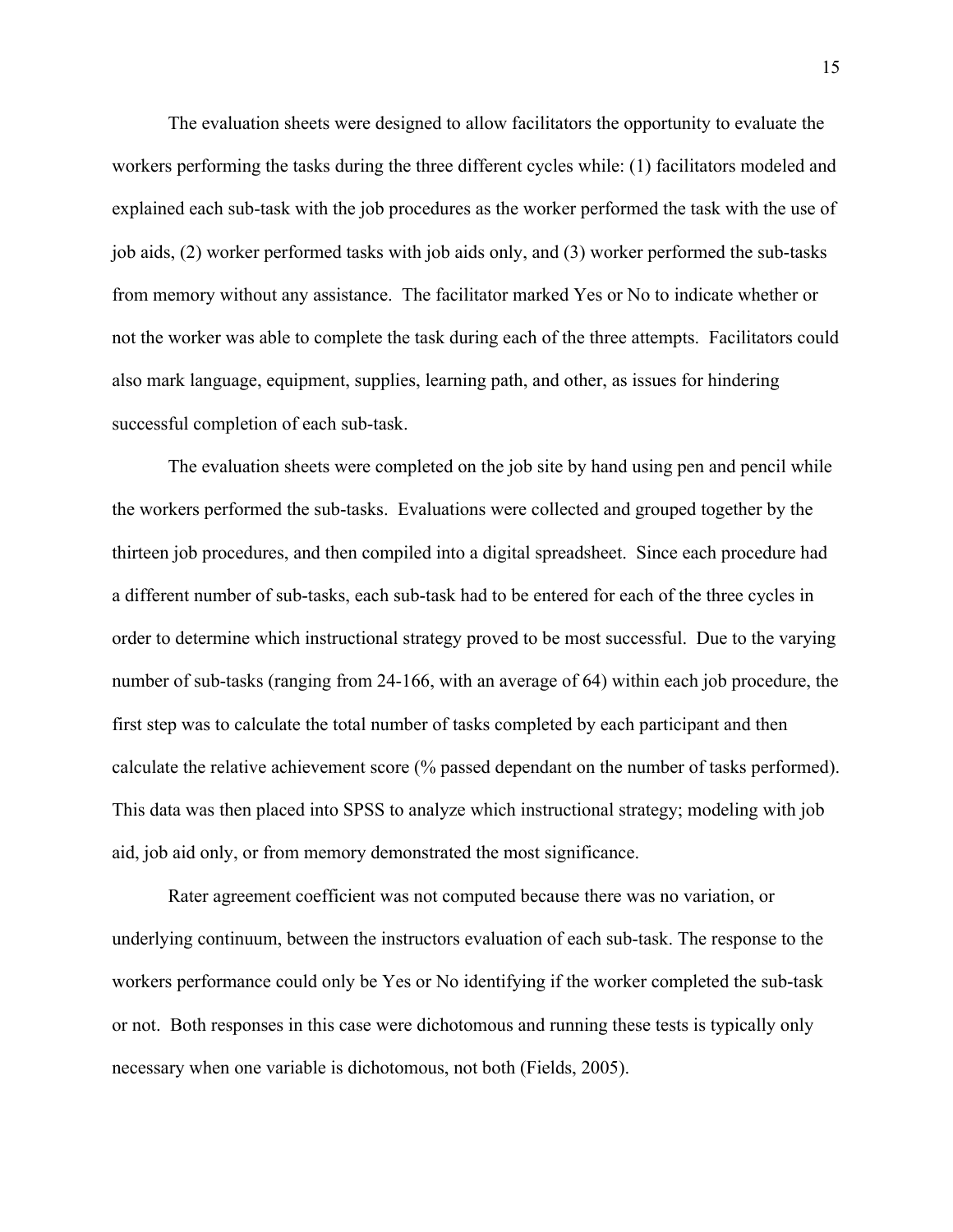#### **Results**

This section describes data results of the three instructional strategies, modeling with job aid, job aid only, and memory, compared to country, and any effects that each instructional strategy had on the next strategy.

# **Measuring Instructional Strategy by Country**

A MANOVA test was employed because it is more robust when measuring several dependent variables rather than treating each one separately (Field, 2005). In this test the dependent variables were the instructional strategies and the fixed factor was the country. Running a MANOVA yielded all possible or customized contrasts between the instructional strategies. The Pillai trace test result revealed significant difference (F=4.144, df = 9, p < .01,  $\eta$ 2= .087). The result of these tests demonstrates country differs significantly with respect to instructional strategies modeling with job aids, and job aid only (See Table 1). However, this does not hold true for the instructional strategy, performance from memory.

> Insert Table 1 about here  $\mathcal{L}_\text{max}$  , where  $\mathcal{L}_\text{max}$  , we have the set of  $\mathcal{L}_\text{max}$

> $\mathcal{L}_\text{max}$  , where  $\mathcal{L}_\text{max}$  , we have the set of  $\mathcal{L}_\text{max}$

### **Comparing Worker Performance**

Three different univariate ANOVAs were performed for each instructional strategy for follow-up to MANOVA. The main purpose of these tests was to show the comparison of the countries' performance. To test for assumptions of equality between groups, a Box M's test was computed (F=27.727, df=18,  $p < .01$ ); it compares the variance-covariance matrices between the groups (Field, 2005). Box M's test in this case showed significance, meaning the matrices are not the same. The significant Box M's test of equality, showing the group sizes are different, led to the need to look at post hoc tests. Follow-up post hoc tests were conducted, and the Dunnett's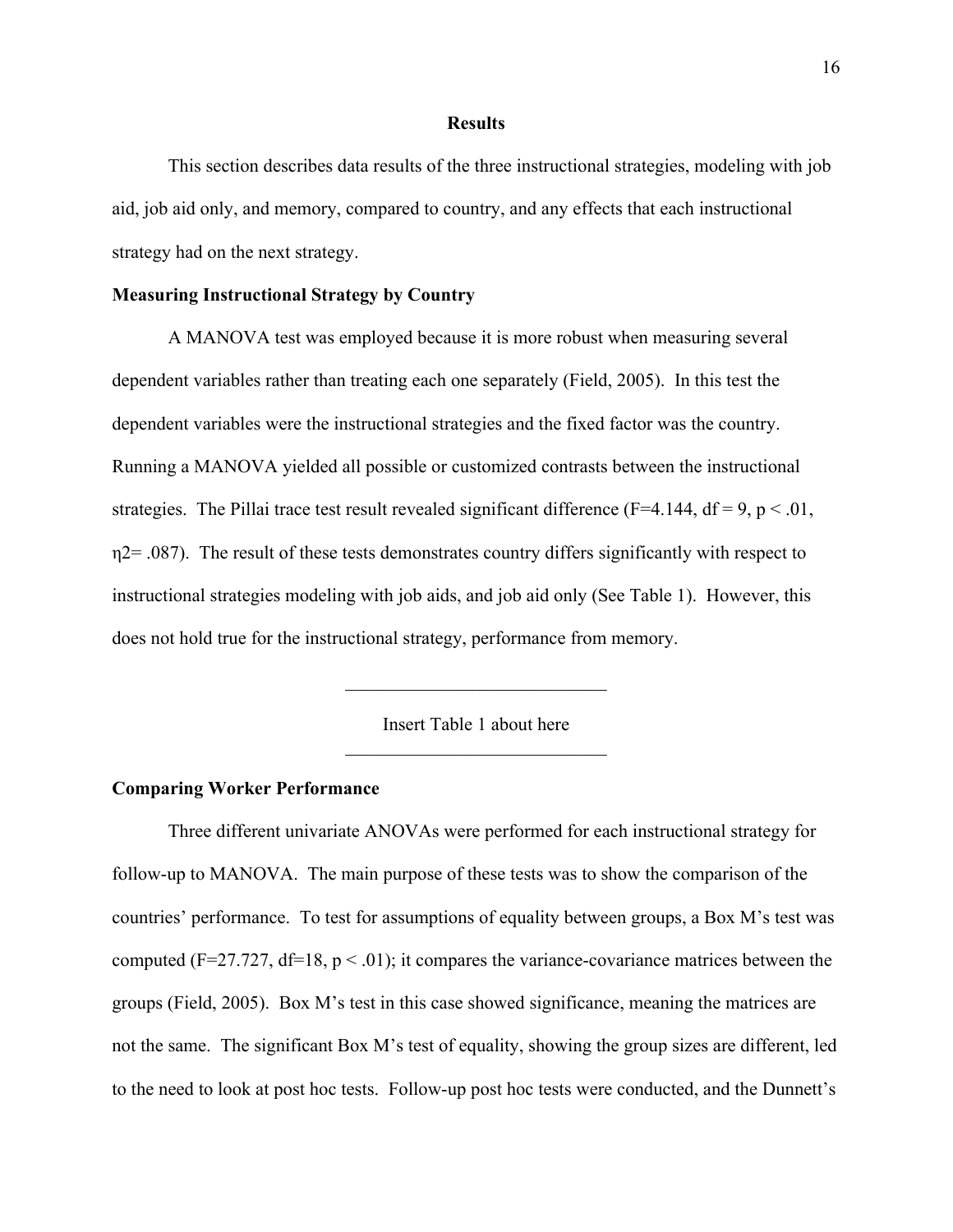C procedure was chosen because it assumes unequal variances across groups to determine statistically significant differences between the pairs of the countries.

The modeling with job aid strategy results revealed significant difference between the countries (F=8.44, df=3, p<.001,  $\eta^2$ =.162). The effect size is at a large level (Cohen, 1988), and it explains 16.2% of the variance. The job aid only strategy results revealed significant difference between the countries (F=7.86, df=3, p<.001,  $\eta^2$ =.152) showing a large level effect size, explaining 15.2% of the variance. The results from the memory only strategy revealed significant difference between the countries (F=4.01, df=3, p<.01,  $\eta^2$ =.084). The effect size for these results is at a medium level, and explains 8.4% of the variance. Table 2, Table 3, and Table 4 illustrates each post-hoc test results.

> Insert Table 2 about here  $\mathcal{L}_\text{max}$

> $\mathcal{L}_\text{max}$  , where  $\mathcal{L}_\text{max}$  , we have the set of  $\mathcal{L}_\text{max}$

# *Modeling with job aid.*

The Philippine workers, when the instructional strategy modeling with job aid was used, performed significantly better than India. When compared with the other countries they performed better, but results are not significant. Bangladeshi's performed better than the Indian and Nepal workers, but results are only significant over Indian workers. Nepalese workers performed better than Indian workers, but results are not significant.

> Insert Table 3 about here  $\mathcal{L}_\text{max}$  , where  $\mathcal{L}_\text{max}$  , we have the set of  $\mathcal{L}_\text{max}$

> $\mathcal{L}_\text{max}$

*Job aid only.*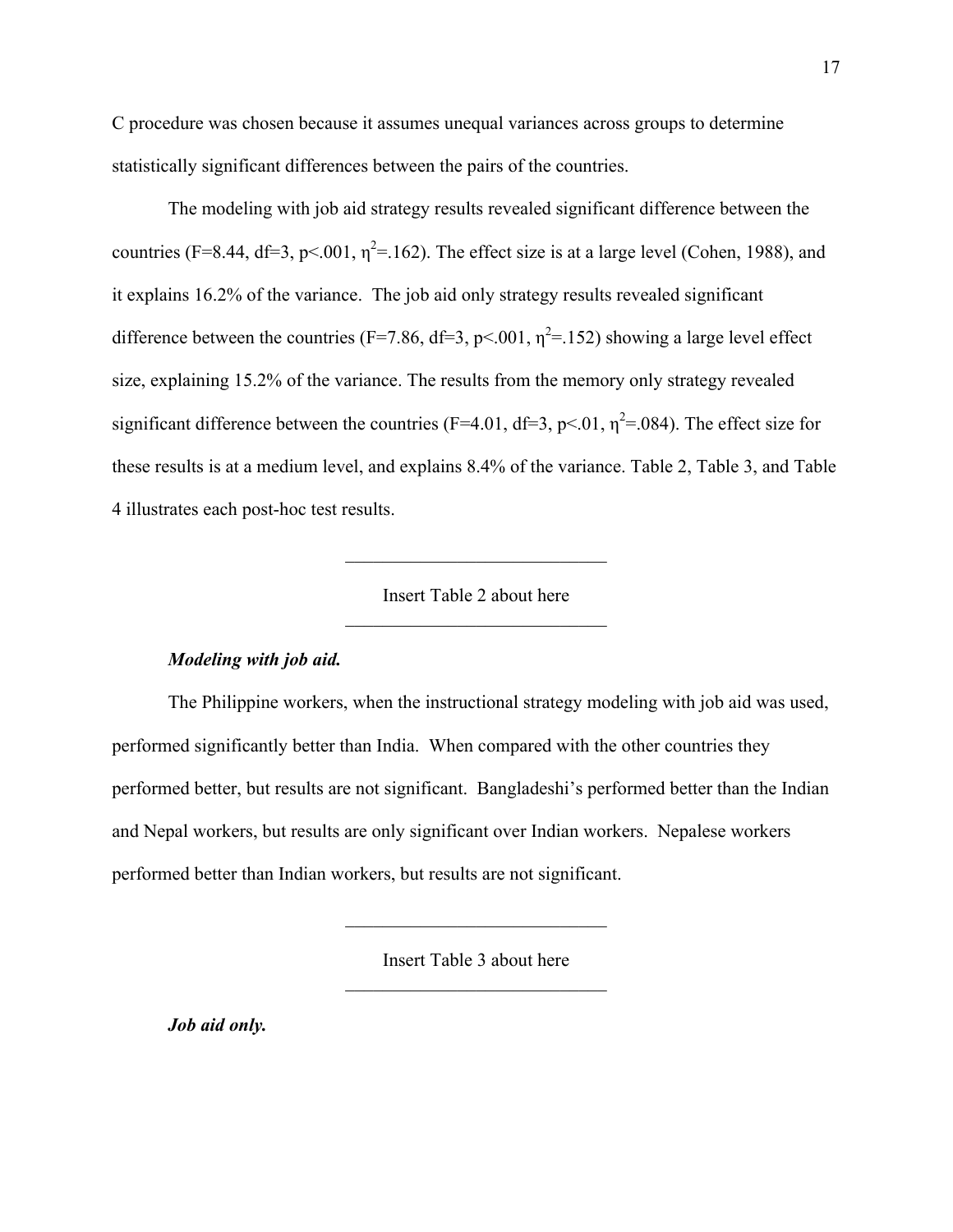When comparing the countries performance using job aid only as the instructional strategy, the Filipino workers performed better than the other three countries, but results are only significant over Indian and Bangladeshi workers. Results show Bangladeshi workers performing better than Indian and Nepalese workers, but results are not significant. Nepalese workers performed better than Indian workers, but results are not significant.

> Insert Table 4 about here  $\mathcal{L}_\text{max}$

> $\mathcal{L}_\text{max}$  , where  $\mathcal{L}_\text{max}$  , we have the set of  $\mathcal{L}_\text{max}$

# *Memory only.*

Even though this instructional strategy did not show significant results in the MANOVA test, the result of the ANOVA for this strategy is presented here. When comparing the countries using the memory only instructional strategy, the Philippine workers performed better than all three countries, but results are only significant over Indian workers. Nepalese workers performed better than the Indian and Bangladeshi workers, but results are only significant over Indian workers.

In the first analysis we assumed that the sequential nature of how the instructional strategies were implemented had no influence on the worker's performance by country. Therefore, an initial ANCOVA analysis was conducted to examine the sequential nature of the strategies impact on worker's performance. Since the modeling with job aid was the first instructional strategy applied before the other two, an ANCOVA was used for analyzing the job aid only strategy and country while controlling the modeling with job aid strategy's impact. The result of this analysis revealed that there is a significant impact of the modeling with job aid strategy on the job aid only strategy (F=20.17, df=1, p<.001,  $\eta^2$ =.134). The country also had a significant impact on the job aid only strategy (F=4.03, df=3, p<.01,  $\eta^2$ =.085).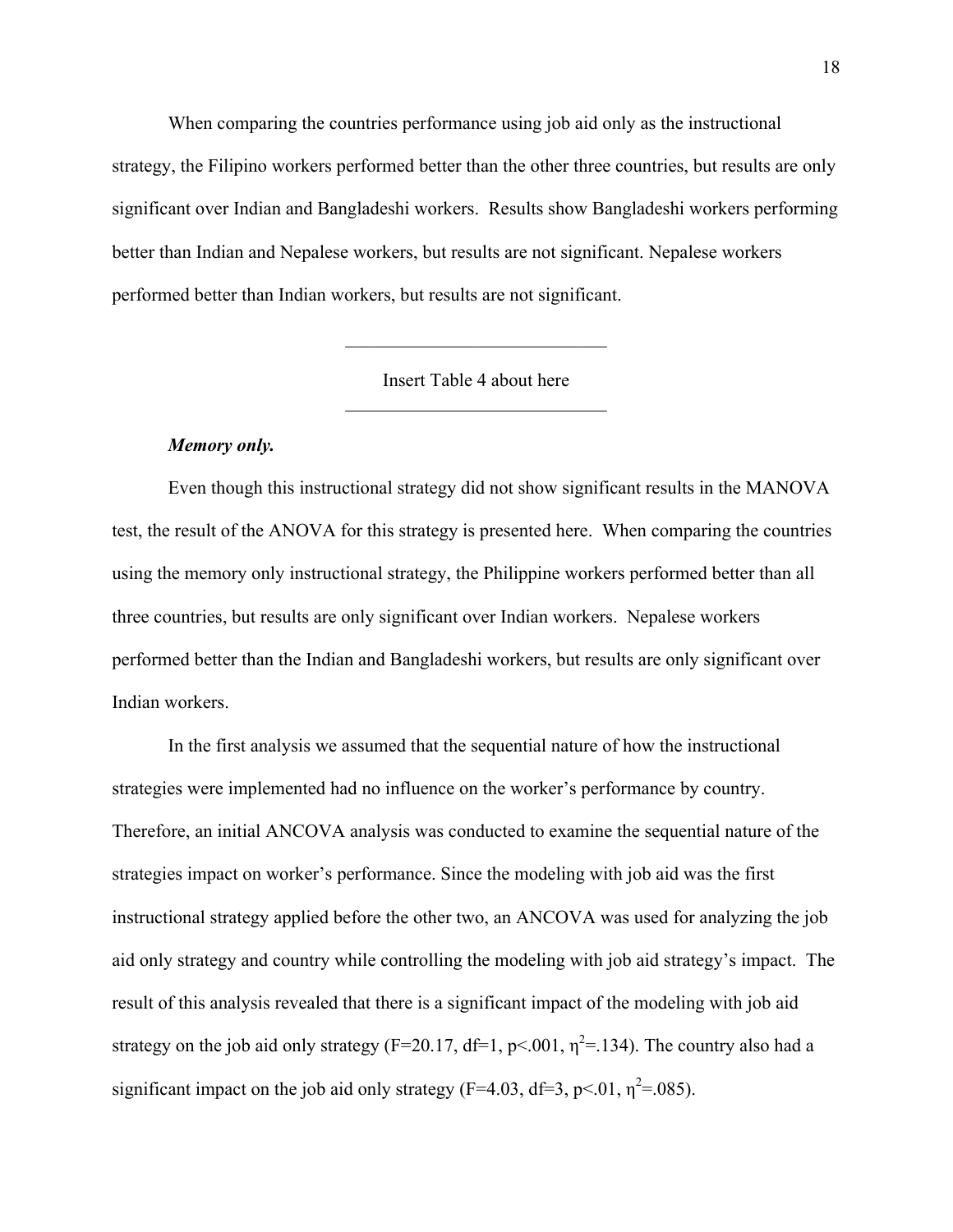A final ANCOVA was conducted for analyzing the impact of country on the memory only strategy by controlling the outcomes of the two previously implemented strategies, modeling with job aids and the job aid only strategy. The result of the analysis revealed that both modeling with job aids (F=12.63, df=1, p<.01,  $\eta^2$ =.089) and job aids only (F=104.55, df=1, p<.001,  $\eta^2$ =.448) had a significant impact on the third instructional strategy, memory. Nevertheless, the country did not yield a significant difference on the memory only strategy  $(F=.901, df=3, p>0.05, \eta^2=.021)$ , proving the instructional strategy sequence surpasses the country's impact on workers' performance.

#### **Discussion and Conclusion**

When motivating a multicultural workforce, Terry (2007) identified certain ways to approach workers who do not have English as their primary language. He indicated the importance of awareness of communication barriers, building trust with the workers and understanding how different cultures view leadership and decision making. One of the goals of job aids and apprenticeship principles in this project was to address some of these issues. The first two instructional strategies, modeling with job aid and job aid only, had a significant impact on the worker's performance, but this was not the case when workers performed the cleaning tasks from memory alone. This could be explained through trust issues which stemmed from the workers own fears; fears of authority, of being reprimanded or deported for doing something wrong, or of not having the modeling with job aid available for support and having to complete the task on their own. Time constraints, coupled with their own difficulty developing trust among the team, because they themselves were not savvy in building trust due to their cultural background and experiences, delayed the development of trust and communication between the supervisors and workers. Incorporating the multiple cycles of three instructional attempts for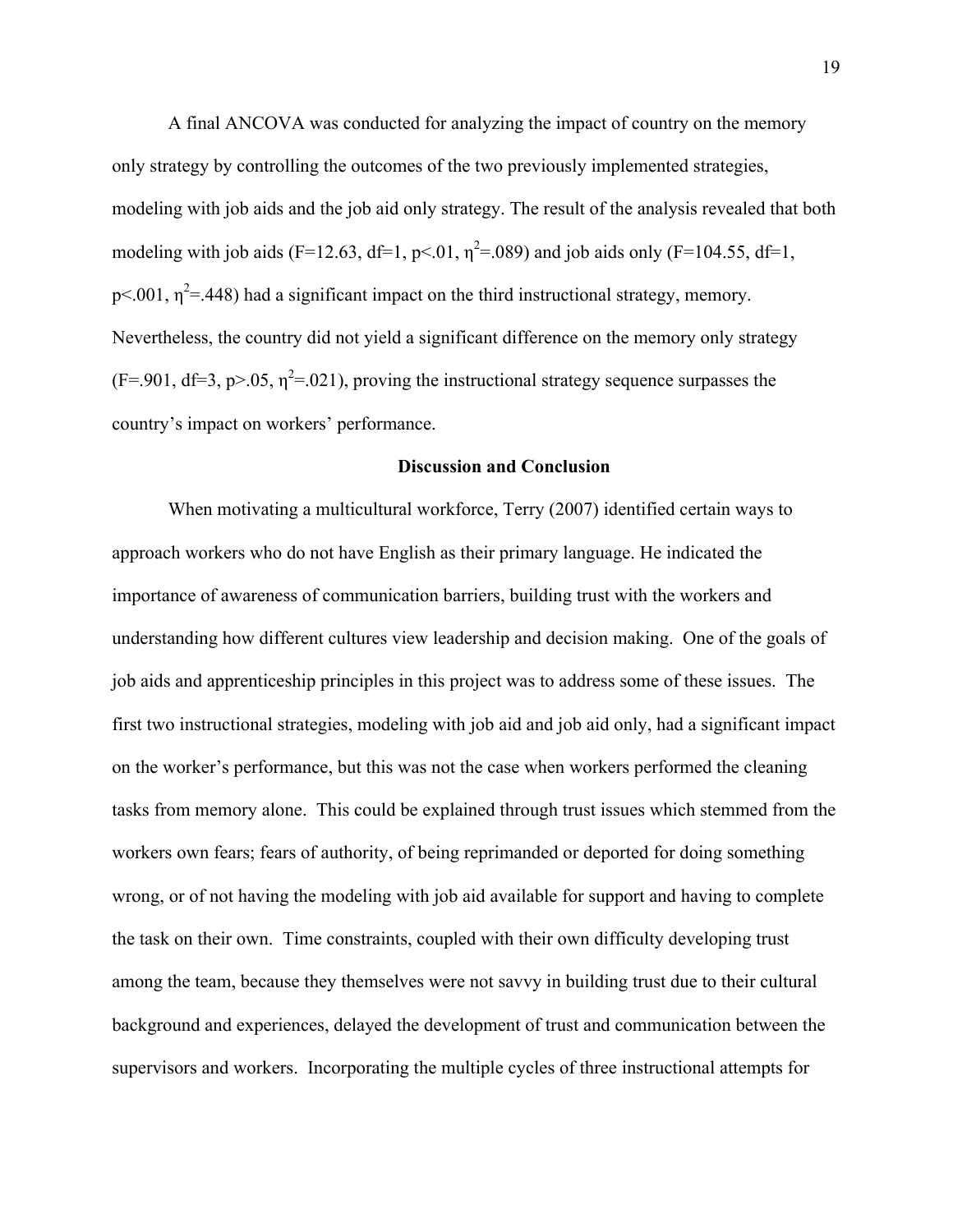each procedure may have increased worker behavior and ultimate performance from memory, if instructional activities that specifically focused on building trust between supervisor and workers were implemented prior to implementing the cleaning instruction. Another option, if time permitted, may have included training the supervisors on the cleaning procedures first so they could co-facilitate the instruction. These options may have built leadership in the supervisors, in turn increasing their ability to build trust among their workers, but were not feasible in this context due to the time and environmental constraints.

The number of workers for each of the four countries in this project varied, so comparing the instructional strategies between the countries was imperative. When looking at the effect size, which shows the variance within the comparison groups, the results show a change in a certain amount of the workers ability to perform the tasks by using each of the three strategies. The results of each country's performance using each instructional strategy, shows that the Filipino workers performed better than the others, but not significantly in each comparison. A reason for the higher levels of success among the Filipino workers could be contributed to their higher literacy rate, which is approximately 40% higher than the other countries (US State Department, 2010). They also lead the other countries in percentage of workers that employ the service industry (51%), while the other countries mainly work in agriculture. This may have provided these workers with additional perquisite knowledge of cleaning procedures and equipment. Another reason could be attributed to the Filipino workforce sharing the English language and many of the same cultural beliefs and values of that with the facilitators. Because these cultures are so varied even within their country, this study cannot infer generalizations about the cultural variations. However, one common value that all the workers shared was to earn an income to send back to their families in their home countries and to stay gainfully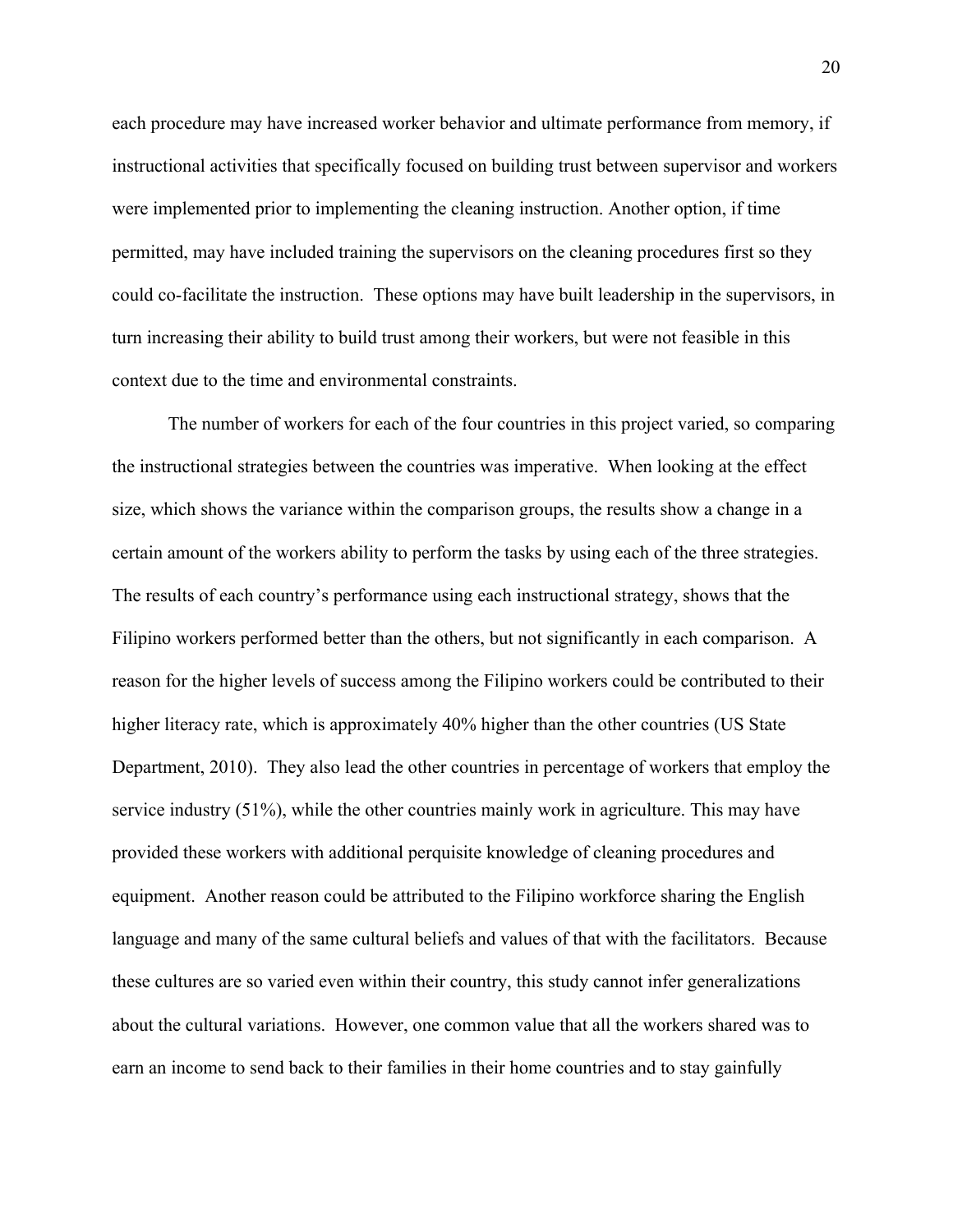employed in the UAE. Every worker wanted to work hard and overcome any barrier that would prevent their success.

In this project, two factors, the instructional tasks and sequential order of the instructional strategies impacted worker performance. Regardless of the worker's country of origin, the simplicity of the tasks in this instruction, as compared to high-order complex cognitive tasks, may have caused the small performance differences with workers between each of the countries. When comparing the sequence of the instructional strategies with the worker country of origin, the sequential order of the strategies had a greater impact on worker performance than did the country. The sequence of the instructional strategies may have had a greater impact than the worker country of origin because of the overall lack of knowledge and skill all of the workers possessed independent of where they came from. The authors recognize these two factors as possible limitations of the study, and suggest that further research be conducted in different contextual settings, with high-order complex tasks, as well as replicating this study.

The work environment also posed limitations on the instructional performance of the workers. The first limitation was the temperature which was extremely hot, approximately 120 degrees Fahrenheit due to lack of air conditioning at the instructional site. This affected the workers who were required to wear heavy overalls. The second limitation was the construction of the Mall which was not complete. As a result, the training was interrupted by construction alarms causing facilitators and workers to wait until the alarms were shut off in order to resume instruction. The decision to conduct on-the-job instruction in this case was necessary in overcoming the identified lack of pre-requisite knowledge and experience however a performance environment that is physically conducive to on-the-job instruction is critical.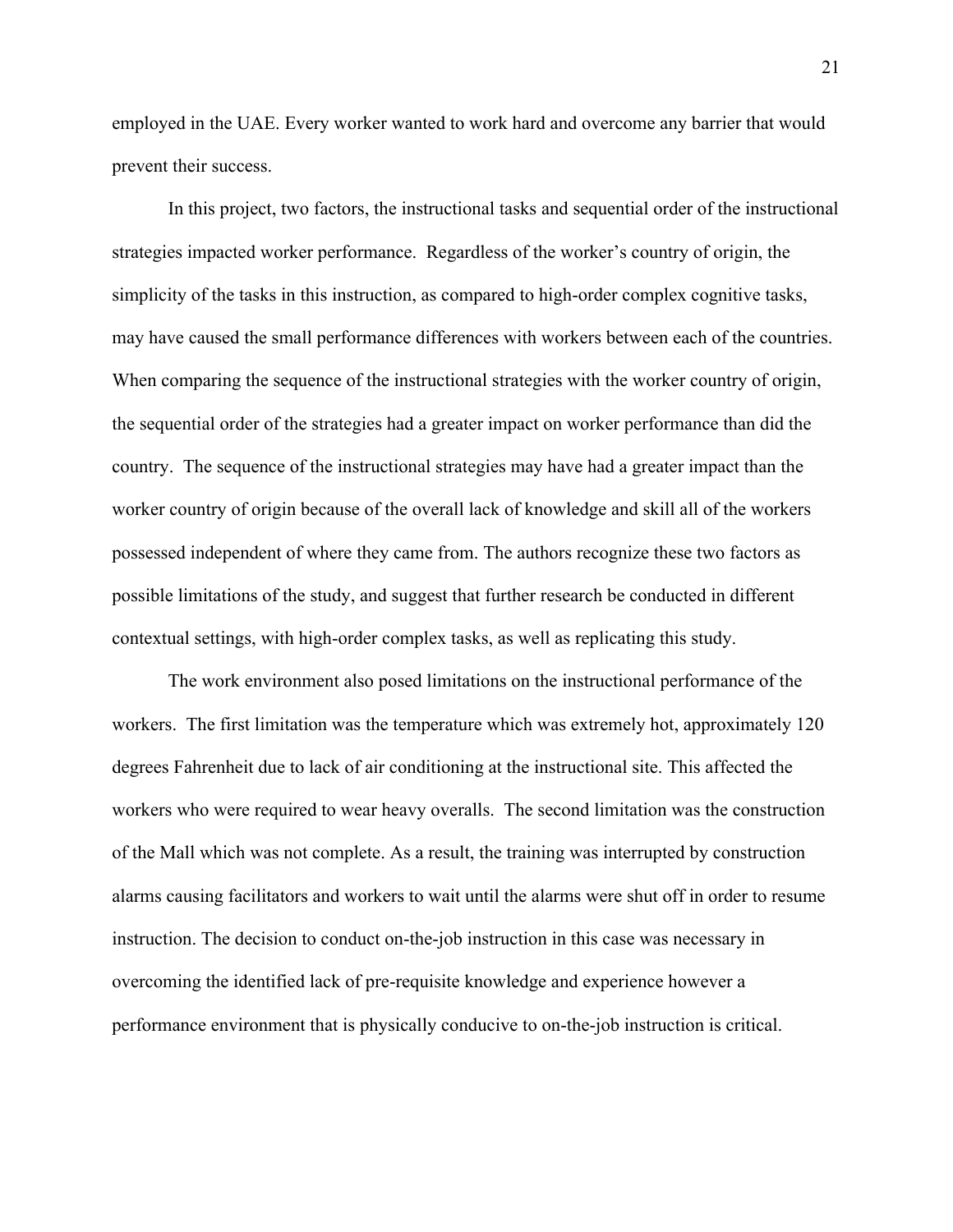When designing cross-cultural instruction, some researchers recommend incorporating culture based models and methods (Young, 2008a; Moalosi, Popovic, & Hickling-Hudson, 2010; Henderson  $& Lee$ , 1997). The purpose of these models is to assist instructional designers in creating and/or adapting instructional materials incorporating cultural information in the design. These cultural models and methods however were not employed in this context for two reasons. First, there was no need to include cultural information directly in the design of the instruction due to the content matter; cleaning is universal. Although cultural sensitivity was important (as described above in the cultural SME section), incorporating specific cultural information was not a necessary component of the job aid. Second, due to the severe time constraints resulting in limited data from the needs assessment the design team needed to employ other models and methods to collect information to design this cross-cultural project. The team therefore employed and documented the results of the Constructivist ID Layers of Negotiation Model and rapid prototyping methodology.

These two frameworks promoted the inclusion of all stakeholders throughout the entire project. For example, the participatory process resulting from the use of the Layers of Negotiation Model provided an opportunity for continuous cultural education throughout the design and development process. One instance of this was the initial use of the word "Bathroom" in our instruction. During one of the morning stakeholder gatherings it was discovered that the culturally preferred word was "Washroom." The significant factors in the process of this project included the ongoing participation of the ID cultural expert and the entire team of stakeholders which occurred as a result of employing the Layers of Negotiation Model. One goal of designbased research is to systematically understand and predict how learning occurs within the context in which it occurs. This goal was achieved during this project with the ID team. Identifying and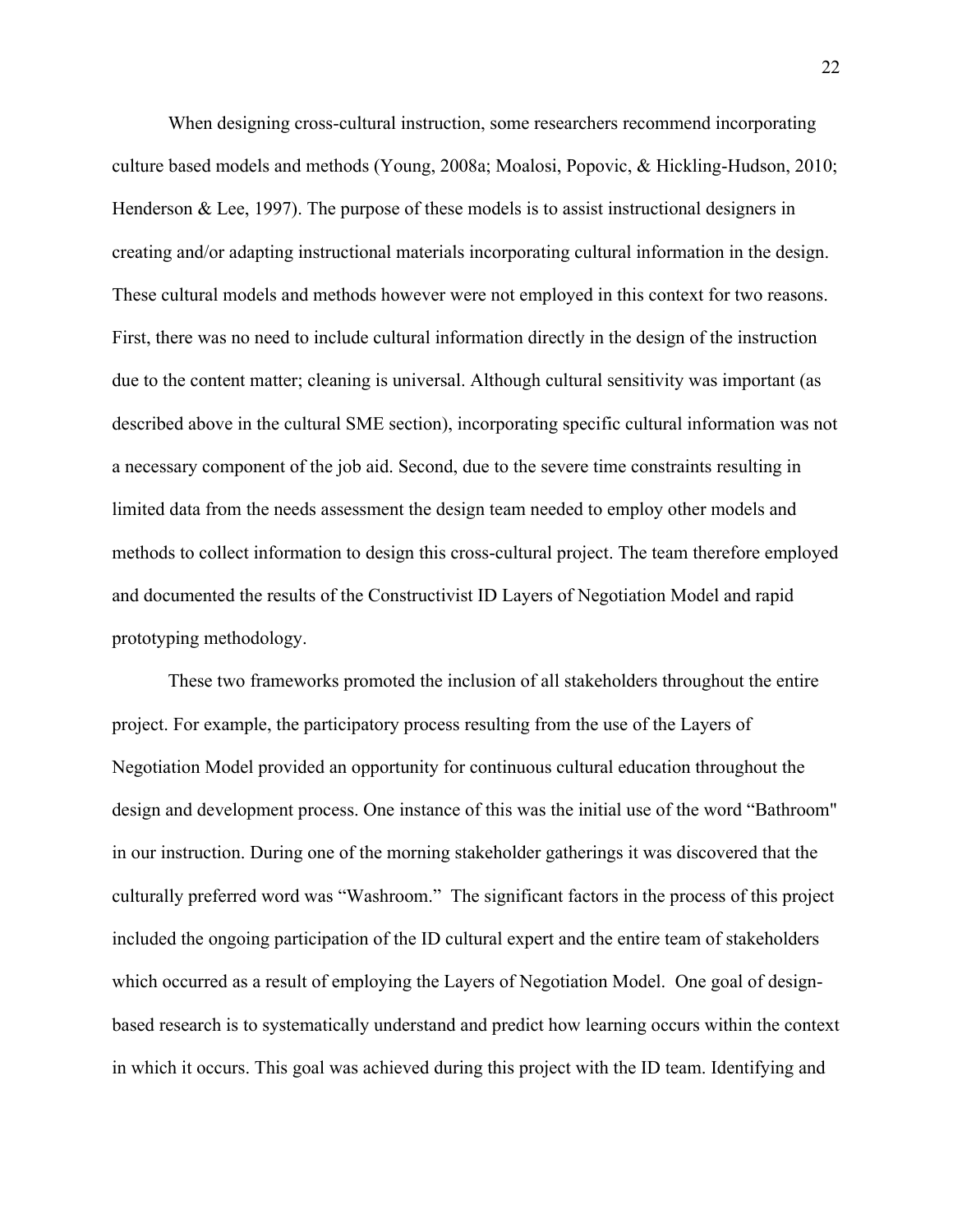documenting the process and results of the use of the Layers of Negotiation Model and rapid prototyping in this context contributes to the knowledge base of Constructivist ID.

Although this project presented numerous constraints including time and cultural barriers, documenting the design process and instruction for a cross-cultural unskilled workforce is significant for ID. The results from this study provide suggestions and considerations for other instructional designers who may apply constructivist ID principles in their cross-cultural instructional projects. As Terry (2007) describes, "The differences between the cultures that make up these workforces present new issues but, more importantly, new opportunities" (Terry, p. 59). This case illustratres one example of an ID team's process and product for training a cross-cultural unskilled workforce. As globalization continues to increase, so will these opportunities.

#### **References**

- Al-Sayegh, F. (1998). Merchants' role in a changing society: The case of Dubai, 1900-90. *Middle Eastern Studies*, *34*(1), 87-102.
- AMEinfo (Wednesday, January 07 2009). *UAE multinational workforce reaches 3.2 million in 206,000 firms*. Retrieved from http://www.ameinfo.com/180506.html
- Barter, J., Jette, C., & Wiseman, D. (2003). Dancing numbers: Cultural, cognitive, and technical instructional perspectives on the development of Native American mathematical and scientific pedagogy. *Educational Technology Research and Development, 51*(2), 87 – 97.
- Barab, S., & Squire, K. (2004). Design-based research: Putting a stake in the ground. *The Journal of the Learning Sciences, 13*(1), 1-14.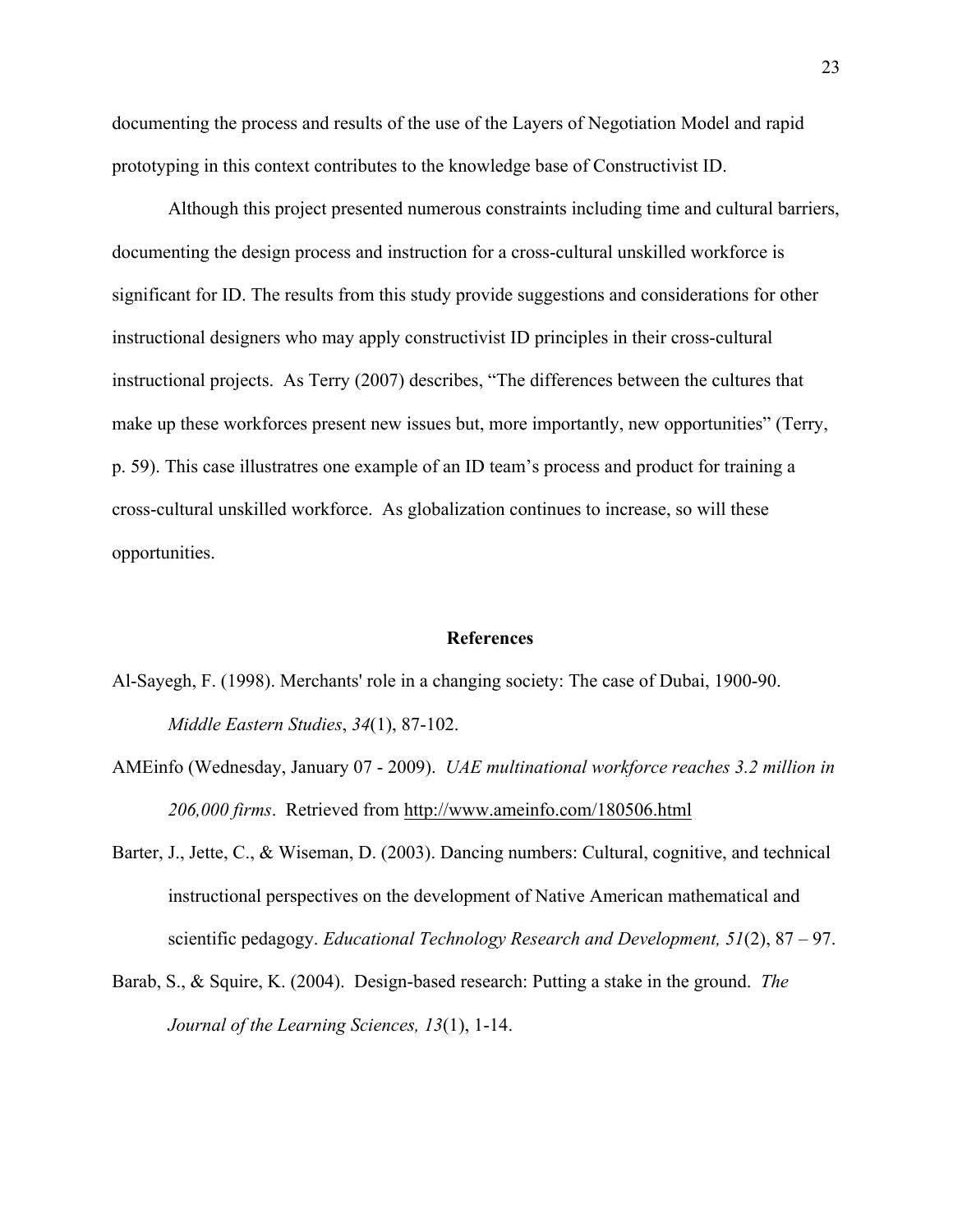- Bichelmeyer, B. (2004). Rapid prototyping. In A. Kovalchick & K. Dawson (Eds.), *Education and technology: An encyclopedia, Volume 2: J-Z* (pp. 483 – 489). Santa Barbara, CA: ABC CLIO.
- Brown, J. S., Collins, A., & Duguid, P. (1989). Situated cognition and the culture of learning. *Educational Researcher, 18*(1), 32–42.
- Carayannis, EG (1998). Bridging government–university–industry technological learning disconnects: a comparative study of training and development policies and practices in the US, Japan, Germany, and France. Technovation, *18*(6-7), 383.
- Cennamo, K. (2003). Design as knowledge construction: Constructing knowledge of design. *Computers in the Schools*, *20*(4), 13-35.
- Cohen, J. (1988). Statistical power analysis for the behavioral sciences (2nd ed.). New York: Academic Press.
- DeBry, D.P. (2002). Analysis of emerging practices in globalizing instruction materials. *Educational Technology Research and Design, 50*(4), 73-82.
- Dennen, V. P. (2003). Cognitive apprenticeship in educational practice: research on scaffolding, modeling, mentoring, and coaching as instructional strategies. In D. H. Jonassen (Ed.), *Handbook of Research on Educational Communications and Technology,* (2nd ed.) (pp. 813-828). Mahwah, NJ: Lawrence Erlbaum, Inc.
- Enkenberg, J. (2001). Instructional design and emerging models in higher education. *Computers in Human Behavior, 17,* 495–506.
- Field, A.P. (2005). *Discovering statistics using SPSS : And sex, drugs and rock 'n' roll* (2nd ed.). Thousand Oaks, CA: Sage Publications.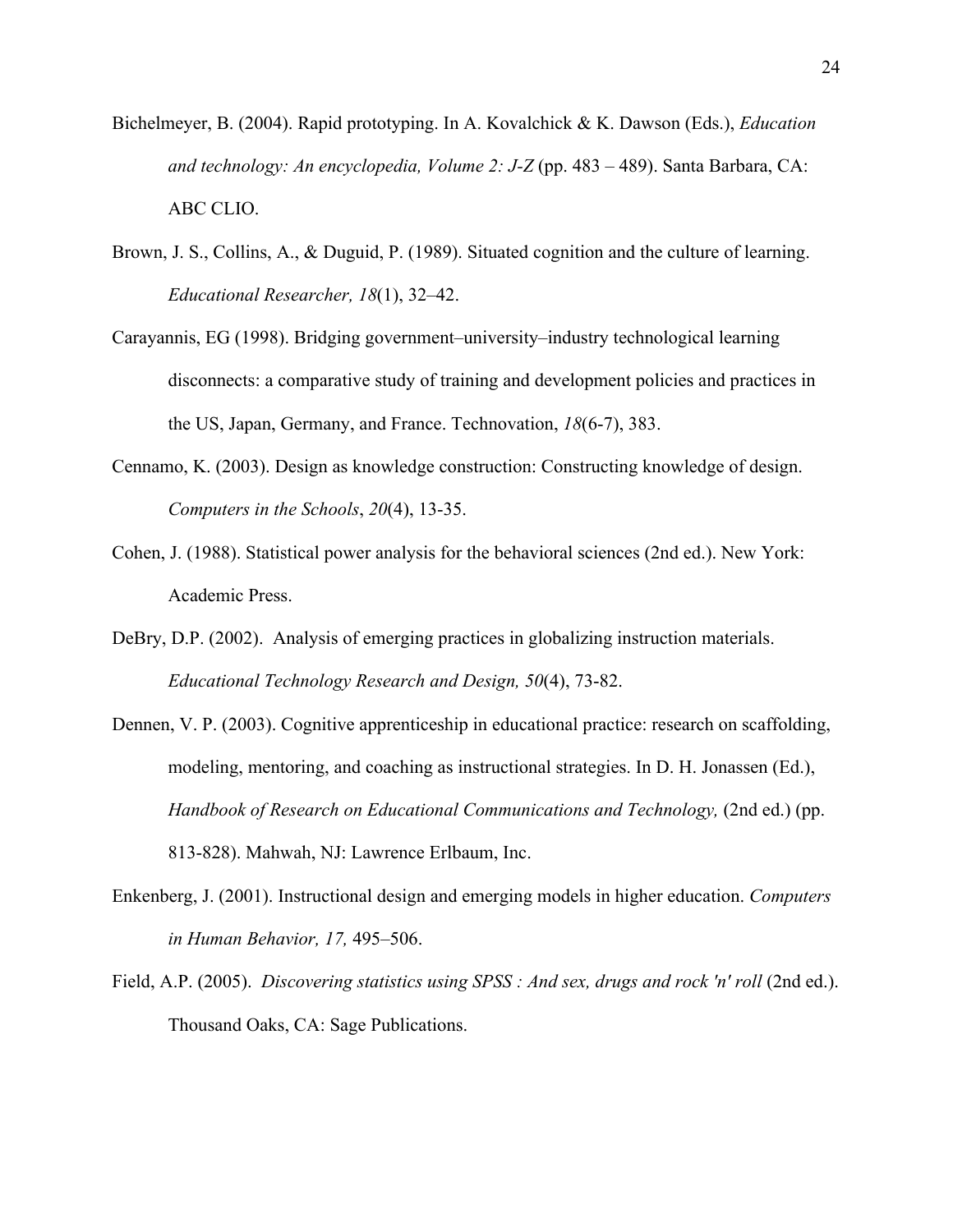- Henderson, L. (2007). Theorizing a multiple cultures instructional design model for e-learning and e-teaching. In A. Edmundson (Ed.), *Globalized e-learning cultural challenges* (pp. 130-153). Hershey, PA: Idea Group, Inc.
- Jonassen, D. H. (1999). Designing constructivist learning environments. In C. M. Reigeluth (Ed.), *Instructional-design theories and models: A new paradigm of instructional theory*  (pp. 215–239). Mahwah, NJ: Lawrence Erlbaum.
- Kaleel, S. & Blanchard-Cattarossi, K. (2008). Focus on UAE. *Training, 45*(7), 20.
- Lee, C.D. (1997). Bridging home and school literacies: A model of culturally responsive teaching. In J. Flood, S. B. Heath & D. Lapp (Eds.), *A handbook for literacy educators: Research on teaching the communicative and visual arts* (pp. 330-341). New York, NY: Macmillan.
- Melkman & Trotman (2005). *Training International Managers: Designing, Deploying and Delivering Effective Training for Multi-Cultural Groups.* Aldershot, United Kingdom: Gower Publishing.
- Merriam-Webster (1998). Collegiate Dictionary (10<sup>th</sup> Ed) (p. 282). Springfield, MA: Merriam-Webster, Inc.
- Moalosi, R., Popovic, V., & Hickling-Hudson, A. (2010). Culture-oriented product design. *International Journal of Technology Design Education, 20* (2), 175-190.
- Richey, R., Klein, J., & Tracey, M. (2011). *The instructional design knowledge base: Theory, research, and practice.* New York: Routledge.
- Rogers, P.C., Graham, C.R. & Mayes, C.T. (2007). Cultural competence and instructional design: Exploration research into the delivery of online instruction cross-culturally. *Educational Technology Research and Development, 55*(2), 197-217.